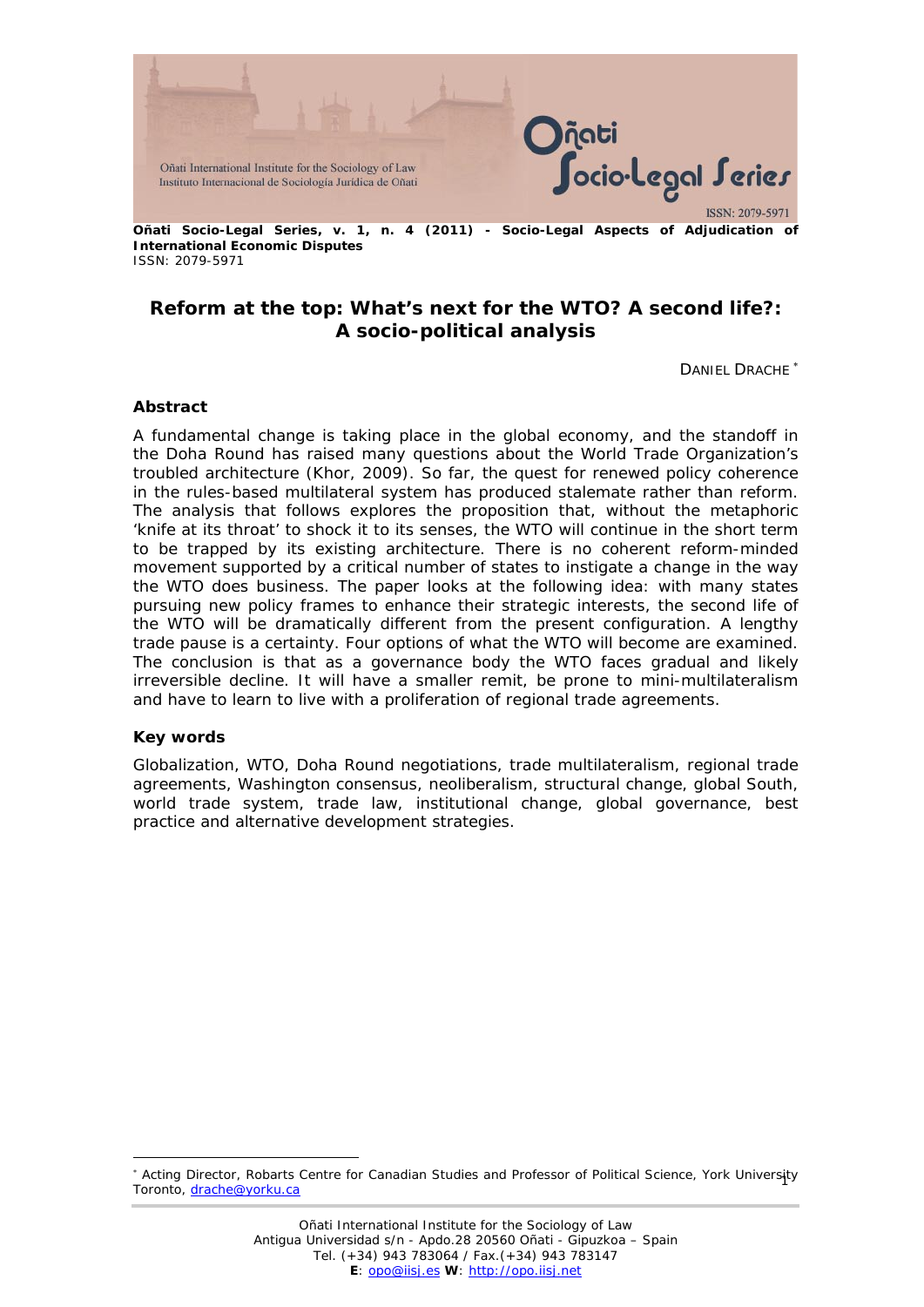# **Table of contents**

| 6. Global Structural Change and the Rise of the Rest: A New Division of Labour  8 |  |
|-----------------------------------------------------------------------------------|--|
|                                                                                   |  |
|                                                                                   |  |
|                                                                                   |  |
|                                                                                   |  |
| 7. Unilateral Trade Liberalization Outside the WTO: Fewer Political Costs, More   |  |
|                                                                                   |  |
|                                                                                   |  |
|                                                                                   |  |
| 10. The Million-Dollar Question: What Does The Global South Want?  15             |  |
| 11. The Bias of Membership Organizations: An Innate Conservatism?  16             |  |
|                                                                                   |  |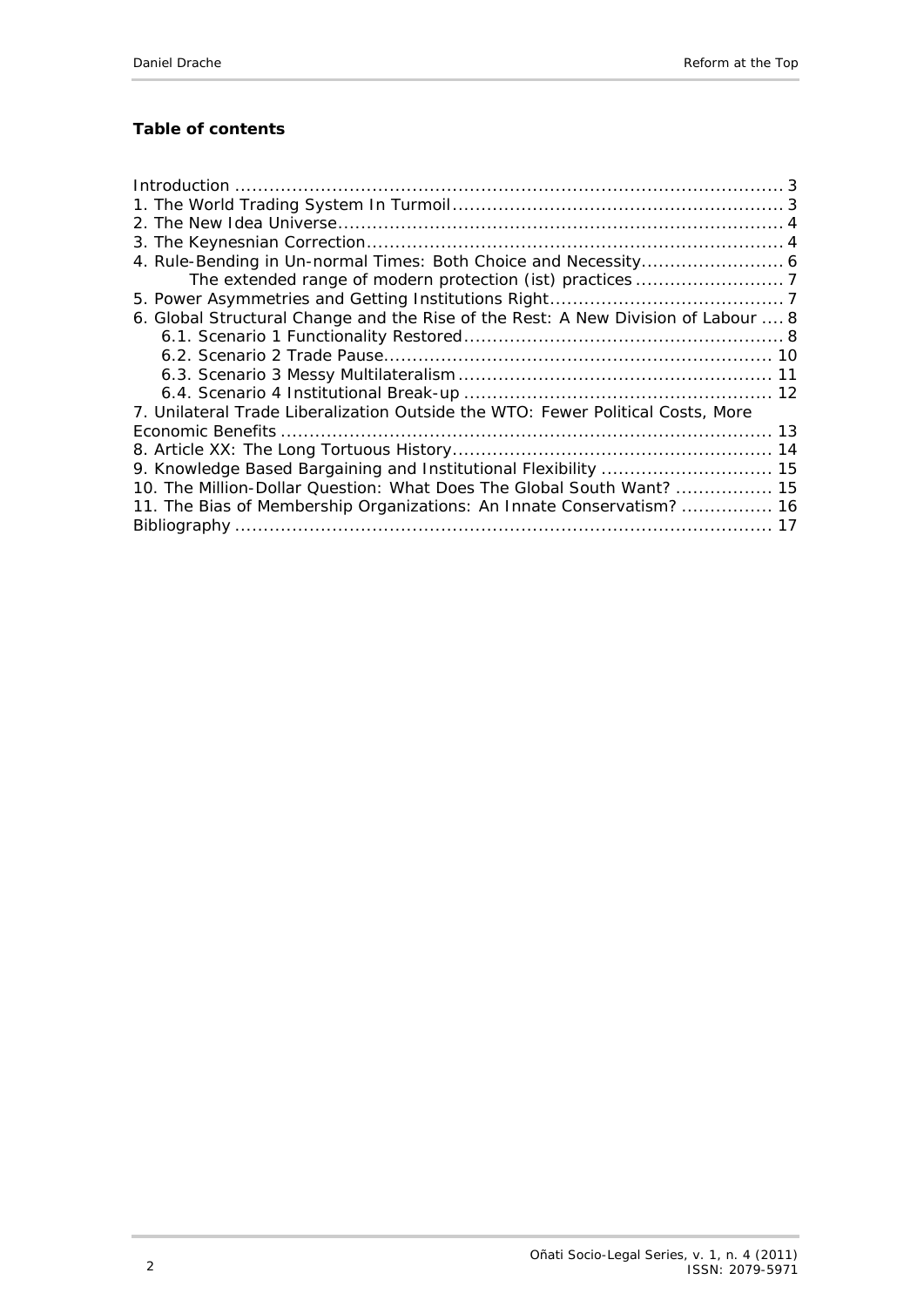#### <span id="page-2-0"></span>**Introduction**

A fundamental change is taking place in the global economy, and the standoff in the Doha Round has raised many questions about the World Trade Organization's troubled architecture (Khor, 2009). So far, the quest for renewed policy coherence in the rules-based multilateral system has produced stalemate rather than reform. The analysis that follows explores the proposition that with its narrowly cast rules, the organization charged with a mandate of global trade governance has not been able to evolve into an institution of the twenty-first century.<sup>1</sup>

If anything, the gap between aspirations for reform and the stalled Doha Round has grown larger. Without the metaphoric 'knife at its throat' to shock it to its senses, the WTO will continue in the short term to be trapped by its existing architecture. The second life of the WTO will be dramatically different from the present configuration. It will have a smaller remit, be prone to mini-multilateralism and will have to learn to live with a proliferation of regional trade agreements. How did we arrive at this point of no return?

This paper sets out to answer this question and looks at the following ideas: first, it examines the way globalization has dramatically evolved as the golden era of export-led growth unwinds and challenges the way the WTO conducts its negotiations. In the aftermath of the global financial crisis, the WTO's member countries have not waited for the organization to rethink the state-market problematic. Countries around the world have demonstrated that they are ready to use any means available to protect their industries from the devastating consequences of a contracting world economy. As well new empirical evidence from Simon Evenett (2007) demonstrates that the welfare gains from the Doha Round are paltry or negative for many countries from the global south. Secondly, it examines the internal barriers of its legal and institutional culture standing in the way of the WTO finding a new direction. The paper demonstrates the importance for the WTO of institutional problem solving; particularly when designing a development strategy with a focus that includes public health and education that requires an unconventional response. It also explains that the unprecedented judicial power of the WTO only partly resides in its Appellate arm. The real power lies in the legalization of best- practice expectations for governments as part of the Single Undertaking. The consequence is that there has been little room for a culture of adaptive legal exceptionalism to emerge. The final section examines what is next for this member-driven organization? How should it redefine its mission? Where to now? Four possible outcome scenarios for the future of the WTO are examined. All have very dissimilar implications for a modern trade policy and global governance. In the interminable Doha Round, trade negotiators find themselves boxed in by these new dynamics. They can no longer simply focus on the technocratic details of striking a deal aware that they will ultimately have to sell the final package to doubting publics.

#### <span id="page-2-1"></span>**1. The World Trading System In Turmoil**

So far, the WTO has failed to learn by doing and take significant steps to reform its work style and decision-making processes. Strong member advocacy to alter the institutional status quo has been very weak. There is no visible member support for either a bottom-up or top-down redesign of the WTO's institutional structures that would push it in a public interest direction. To this point the WTO's legal culture has been unable to experiment with new policy initiatives or introduce a flexible trade agenda because of what Steger calls 'the GATT bias for template solutions.' It follows an agenda of single best practice, strict rule interpretation, a smaller role for

<sup>-</sup><sup>1</sup> I use the term 'global south' somewhat loosely as both geographic metaphor and historical fact to describe a very diverse group of countries, at sharply different stages of development, who see themselves as a bloc of countries with different interests than the global north -- the advanced economies of the globe.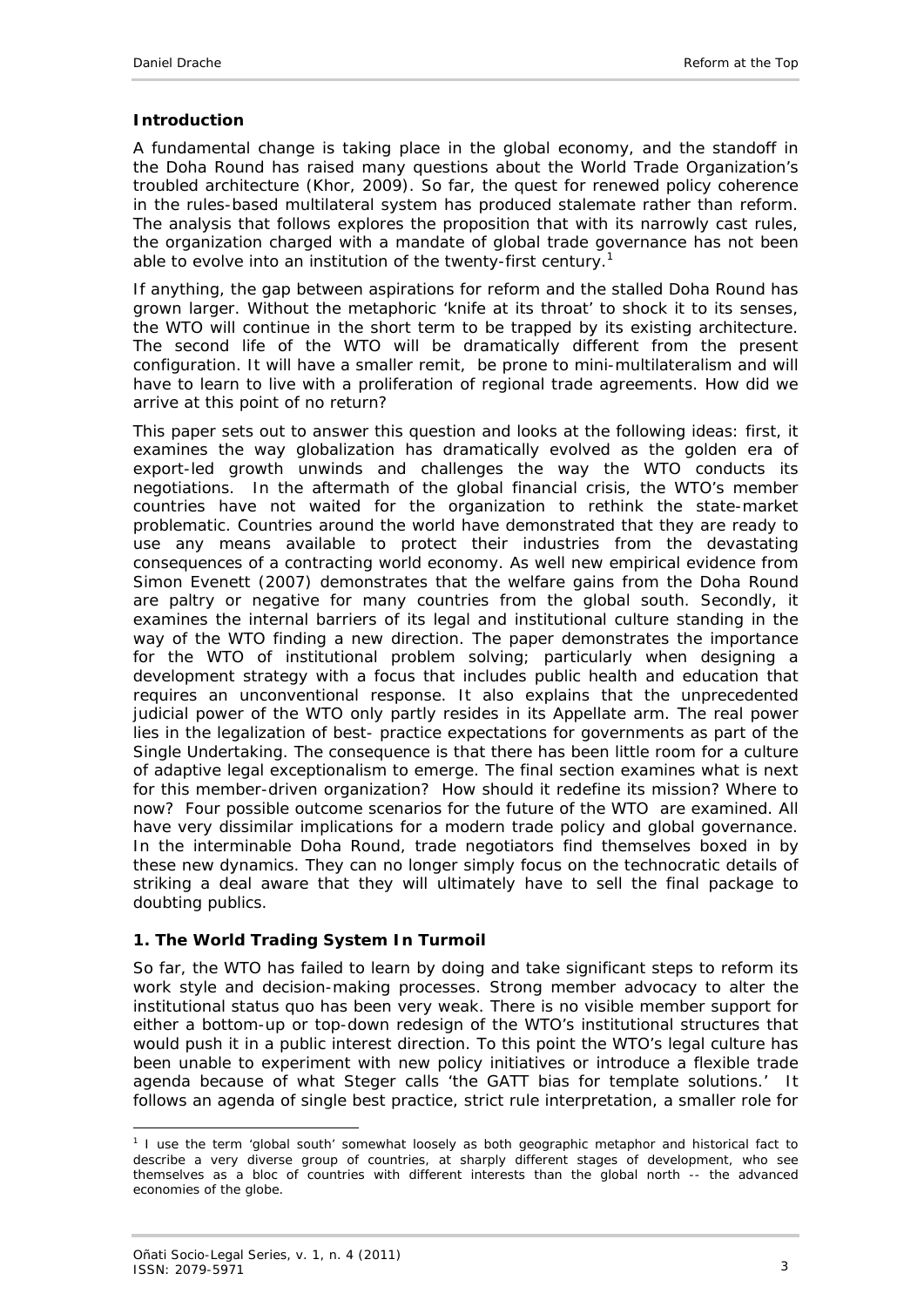the state in economic management, and above all, market access enhancement, all goals that were largely the product of the neoliberal Washington Consensus. By comparison both the International Monetary Fund (IMF) and the World Bank (WB) have tactically distanced themselves for the time being from the neoliberal policies of the recent past; recognizing the necessity for global financial reform and the reregulation of global financial markets. ( see accompanying table below) In Philip Cerny's words, "the processes of restructuration have moved the organizations from a homogenous and tightly woven model to one of increased adaptation"  $(2009).<sup>2</sup>$ 

#### <span id="page-3-0"></span>**2. The New Idea Universe**

| <b>WTO Normative Practice</b>    | <b>World Bank Rebalancing Remit</b>                         |
|----------------------------------|-------------------------------------------------------------|
| Single best practice             | New role for the state                                      |
| Strict rule interpretation       | Policy experimentation e.g. capital<br>controls             |
| Smaller role for the state       | Rebalancing social agenda and markets                       |
| Broadening market access         | Problem solving, risk assessment,<br>Institution-building   |
| Legal monitoring and enforcement | Incremental adaptation and ad hoc<br>response to the crisis |

Restructuration and Structural Coherence

Source: Drache, 2010

For many observers, the WTO's 'bloated trade agenda,' in Diana Tussie's acerbic words (Tussie 2009?), and the legal straight jacket of single undertaking (its outmoded one-size-fits-all legal framework) are reasons enough to require major surgery. In particular, three imbalances stand out for much comment from a socioeconomic point of view. The WTO has a strong, effective, and binding dispute resolution system "coupled with weak, ineffective political decision-making procedures" (Steger 2008, 707). Secondly, its practices are grounded in a deep distrust of domestic politics and the belief that without the legal constraints of the WTO, protectionism would be rampant (Pauwelyn, 2008, 560). Thirdly, globalization today requires 'strategic non-trade flanking policies' – policies around human rights, environmental sustainability, and industrial practice that will safeguard local development and domestic policy space (Pauwelyn, 2009). Paradoxically, while WTO members support human rights conventions and take measures to correct market failures, these critical public policy areas lay outside of the WTO's institutional remit.

#### <span id="page-3-1"></span>**3. The Keynesnian Correction**

To correct these structural deficits, trade politics for the 21st century require a very different global governance institution -- one capable of handling complex and challenging issues (Roadnight and Higgott, 2008). In the aftermath of the global financial crisis, the WTO's member countries have not waited for the organization to rethink the state-market problematic. Countries around the world have demonstrated that they are ready to use any means available to protect their industries from the devastating consequences of a contracting world economy.

<sup>-</sup> $2$  The WTO organizes each autumn a major conference on topical themes such as trade and the environment, gender and even reform of its trade architecture. Despite all the papers and panel, as one ambassador noted, "it's all talk and nothing ever comes of it." Up to the present, there is little evidence that the WTO is planning for a post-neoliberal order that, among other things, will require a long-term perspective on a reformed trading order. Its website is not at the centre of an engaged policy debate when compared to the ICTSD (International Centre for Trade and Sustainable Development) and the South Centre (An Intergovernmental Policy Think Tank about Developing Countries) in Geneva and The Brookings Institution in Washington, DC -- all are knee-deep in a policy world of sustained analytical thought.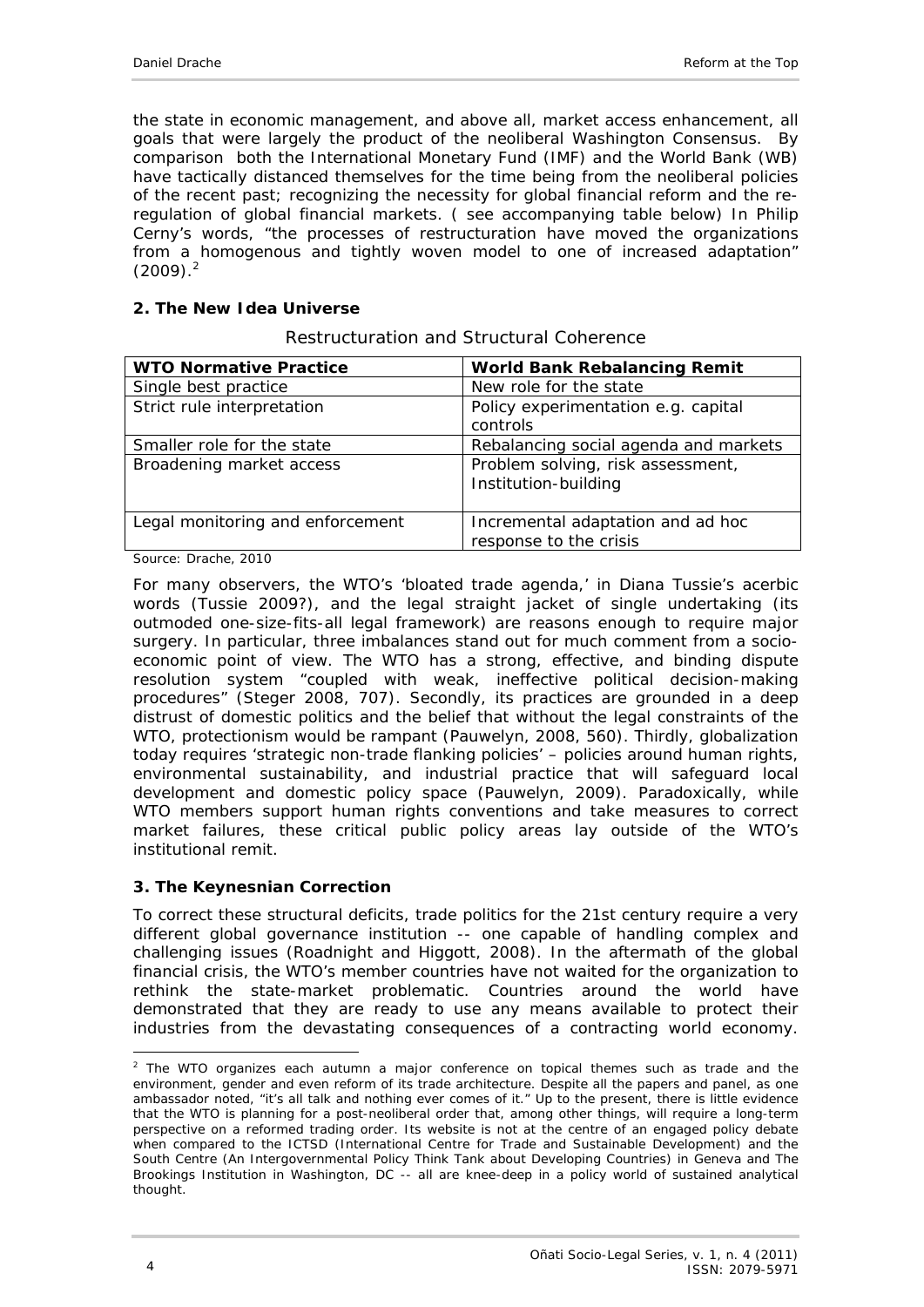Governments are gaining valuable experience managing structural change, and the state is no longer missing in action in either the global south or north. It is in full throttle with a newfound presence in leading jurisdictions. It is useful, for comparative purposes, to see how far the dynamics of state-market relations have changed since the currently stalled Doha Round was launched a decade ago. The need to map new state practices and take account of new policy communities as well as the need for far-reaching institutional stabilization and re-regulation has shifted the focus of trade politics from deepening market access to getting the institutional response right (Rodrik, 2007). It important to look at some of these developments very briefly.

| The Policy Importance of Rule-Bending Rescue Measures |                                                                                   |                                                                                             |                                                                   |  |
|-------------------------------------------------------|-----------------------------------------------------------------------------------|---------------------------------------------------------------------------------------------|-------------------------------------------------------------------|--|
|                                                       | Trade Leverage                                                                    | Multiplier effect                                                                           | <b>Bad effects</b>                                                |  |
| Stimulus package                                      | High                                                                              | Very High                                                                                   | Debt Overhang                                                     |  |
| Wage subsidy                                          | Moderate to High                                                                  | High                                                                                        | <b>Smallish Difficult</b><br>to Phase Out                         |  |
| Industrial subsidy                                    | High                                                                              | Strong                                                                                      | Unclear and<br>Difficult to End                                   |  |
| Innovation                                            | Low Weight                                                                        | Unclear                                                                                     | Low for the<br>Moment                                             |  |
| Capital controls                                      | Effective for<br>Brazil                                                           | Across The<br>Financial Industry                                                            | Negligible                                                        |  |
| Quotas/<br>antidumping                                | <b>Small and Merit</b><br>Tracking                                                | Neutral                                                                                     | One offs Subject<br>To National<br>Interest and<br>WTO discipline |  |
| Credit<br>Expansionary<br>Policies                    | Strategic and<br>Very Focused For<br>Both Private And<br><b>State Enterprises</b> | Large and<br>Continuous For<br>Corporations and<br>For Offsetting<br><b>GDP Contraction</b> | Loans and<br>Bailouts Leave A<br>Decade of<br>Legacy Costs        |  |

|  |  |  | Figure 1: Global Demand Management: Costs and Consequences |
|--|--|--|------------------------------------------------------------|
|  |  |  |                                                            |
|  |  |  |                                                            |

Source: Drache 2009

Many of the new state policies that WTO member states have adopted since 2008 seem to be strongly Keynesian in inspiration. These include: state aids to take workers off the unemployment lines (wage subsidies in Germany, France and Netherlands); massive bailouts of near failed banks and investment firms (Eurozone and United States ); deficit spending and macro stimulus packages to restore consumer demand and battered industries (Eurozone, China, and the United States); and new programs and initiatives to strengthen social benefits, reduce poverty and protect the most vulnerable from the global chaos (Brazil and France) (IMF, April 2009).

Other forms of intervention have been more conventional. States have a battery of policy instruments with which to protect their industries and work forces ranging from quantity restrictions such as import quotas, export limitations, and voluntary export restraints, to regulatory restrictions such as domestic content requirements, sanitary and phytosanitary requirements, and safety and health regulations. Restrictive rules vary widely and cover every domain of public policy (Trebilcock and Howse, 2005). Rules and regulations restricting foreign investment in the national interest or on grounds of national security are another critical front-line area of state regulation. Currency management is a formidable weapon with which to gain a competitive edge over trading partners in difficult economic times. For instance, China has relied on a devalued currency to lower the cost of its exports and thereby increase market share; such undervaluation is referred to as dumping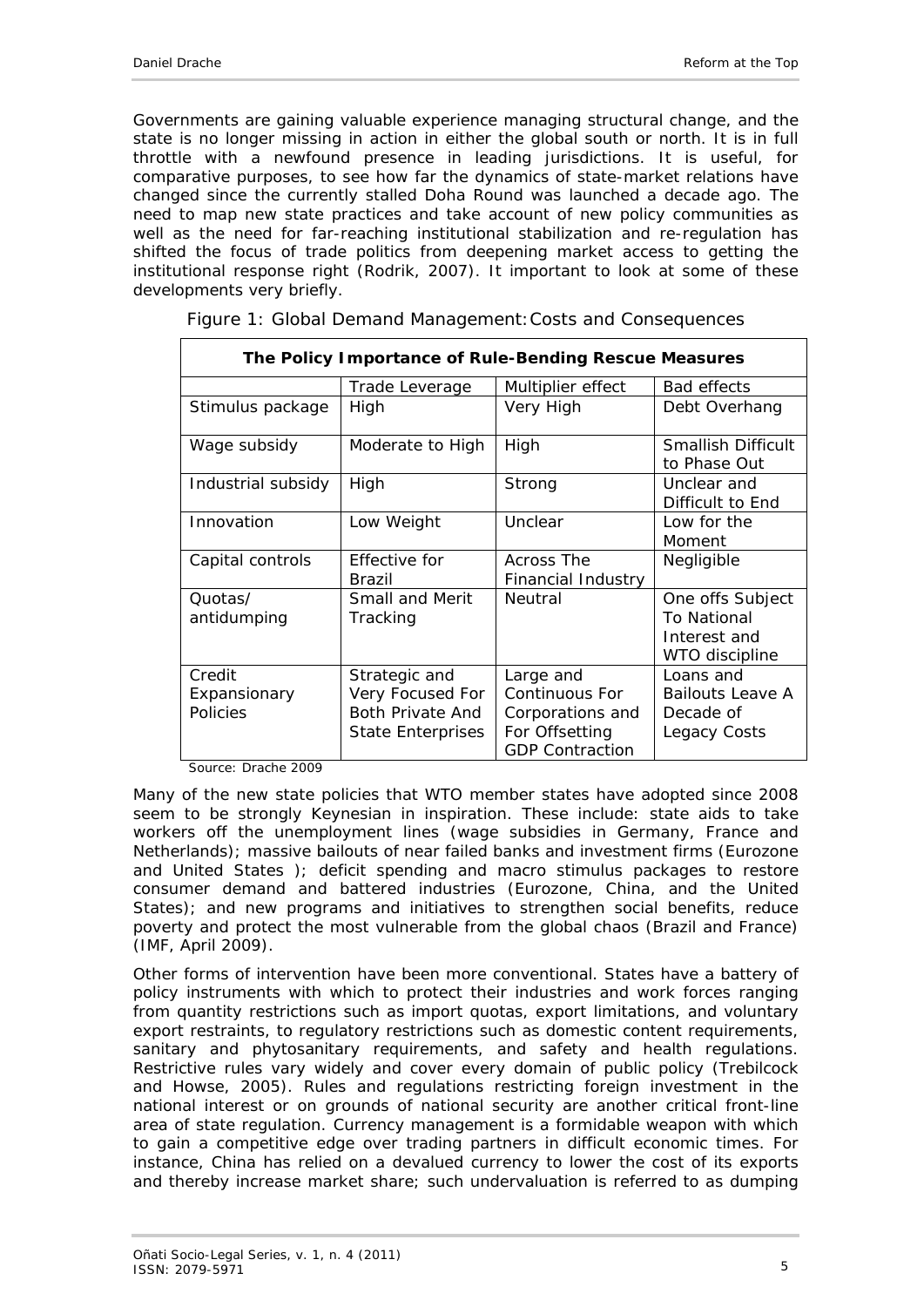or tough competitive practices. The danger here is that during times of high unemployment, currency misalignment can escalate into a full-scale trade war – witness rising China-United States tensions due to the under-evaluation of the Chinese Renminibi.

#### <span id="page-5-0"></span>**4. Rule-Bending in Un-normal Times: Both Choice and Necessity**

None of these innovative measures, however, has impacted the way the WTO understands the role of the state in the global economy. For example, its broad interpretation of subsidy rules continues to restrict the ability of governments to use subsidies for many legitimate purposes (Lester, 2010). The rediscovery by governments of these rule-bending rescue measures implemented to shore up the economy after the collapse of financial markets has been nothing short of dramatic. Despite this, we still do not have a sophisticated theory of the role of the state in the current phase of globalization, and there is still a propensity to conflate legitimate government intervention with the trade distorting use of subsidies and other measures.

Importantly, governments everywhere continue to rely on the tax system, competition policy, state enterprises, social policy, technology, and research policy to hold back the full play of free trade dynamics (Hollingsworth and Boyer, 1997). One of the consequences of effective demand management is that it requires a much more innovative role for the state . With the passage of the Lisbon Treaty in 2009, the European Union's process of integration with its large social market serves as a positive model for many other regions particularly Brazil. The Indian government has notably deepened its rudimentary welfare state with the passage of the Mahatma Gandhi National Rural Employment Guarantee. It has guaranteed each family in the rural sector more than one hundred days of paid work yearly at a minimum rate established by the central government (Dailami and Masson, 2009).So the question is, will these new domestic power dynamics transform the multilateral agenda of trade governance and push the WTO in new and challenging directions (Zakaria, 2008)?

In the crisis, countries found a way to use 'protection-like' policies to deal with the exceptional circumstances not to choke off trade.<sup>3</sup> Unmanageable surges in imports, calamitous price rises in basic food items, currency spikes, and other structural and cyclical 'disasters' have forced states to bend, and sometimes flout, the WTO rule book, which is opposed in principle to the use of subsidies and rescue packages. It would help to have better WTO rules governing the use of state subsidies, rescue packages, and final bailouts, but it is unlikely that there will be any new framework agreement. Simon Lester looked at the current draft of the revision to WTO subsidies (TN/RL/W/236) and found that it still does not allow governments to rescue industries in a crisis (IELP, 2009). He proposes an exemption for situations where imports have caused harm to domestic markets or world markets. So far, even this modest proposal is not part of the negotiations. Even if there is a 'Doha-lite agreement' sometime after 2012, the legal and political boulders on the path to the reform of subsidies and other interventionist measures are formidable. (See figure 2 Bending the Rules in Un-Normal Times)

<sup>-</sup><sup>3</sup> In light of the need for legitimate government intervention, we can analytically distinguish between modern forms of social protection. Mercantilist protectionism is designed to put the boots to one's trading partners and choke off exports. The most toxic of these beggar-thy-neighbour tariff walls is the indiscriminate use of quotas. Other measures such as safeguards, anti-dumping, state aids and subsidies, while contentious and subject to retaliatory action, are legal and long established.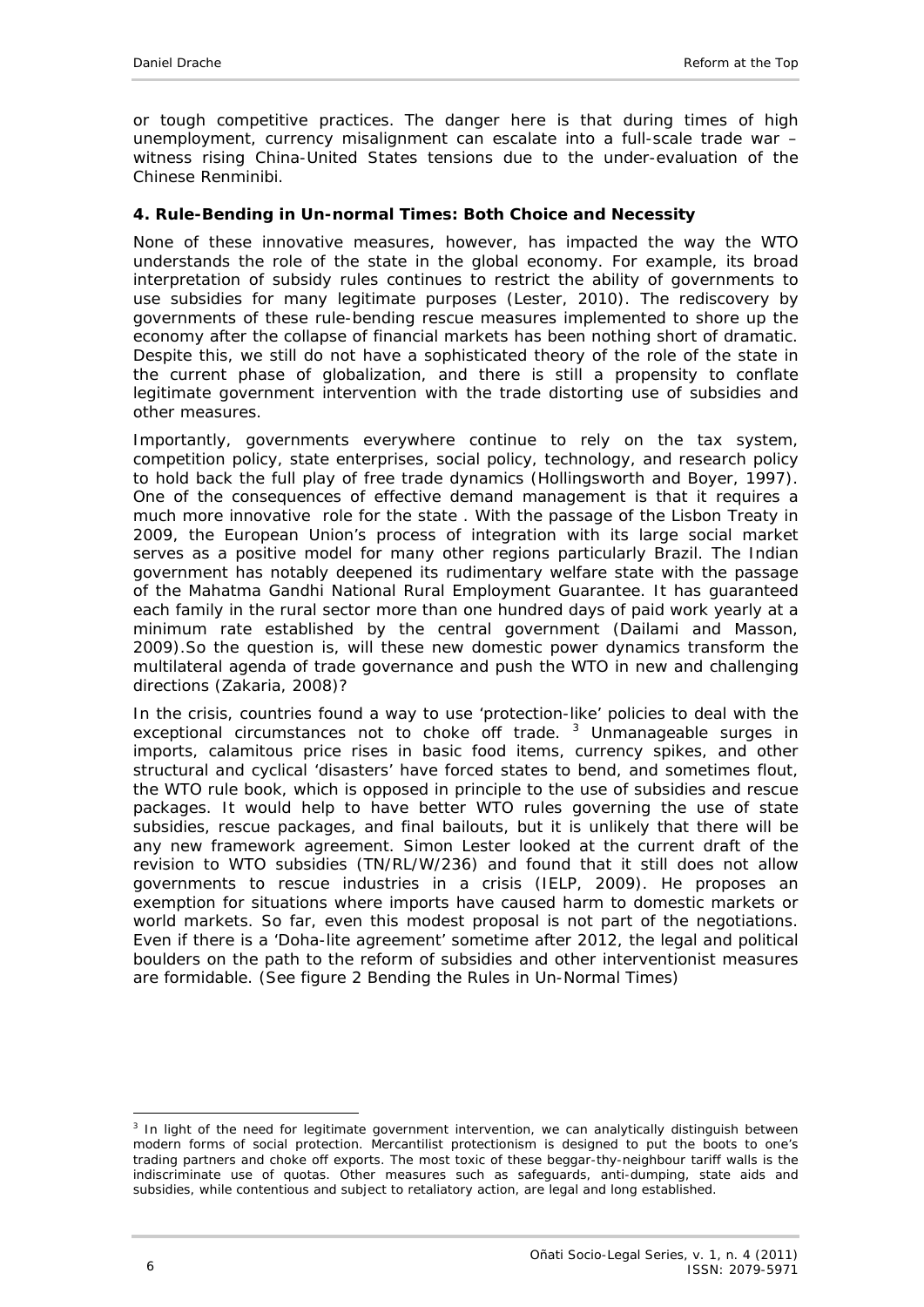| Figure 2 Bending the rules in un-normal times          |
|--------------------------------------------------------|
| The extended range of modern protection(ist) practices |
| A Selected List of Measures                            |

<span id="page-6-0"></span>

| <b>Difficult</b>          | <b>Contentious</b>             | <b>Most Controversial</b>            |
|---------------------------|--------------------------------|--------------------------------------|
|                           |                                |                                      |
| Stimulus packages         | Anti-dumping duties            | Import quotas                        |
| Wage subsidies            | Countervail duties             | Customs and barriers                 |
| Packaging/labelling       | <b>Industrial Policy</b>       | Beggar-thy-neighbour<br>tariff walls |
| Tech. licensing restrictn | <b>Currency Devaluation</b>    | Voluntary export<br>restraints       |
| Industry rescue \$\$      | State Aids/subsidies           | <b>Export Bans</b>                   |
| Food/health standards     | Unilateral safeguard<br>action |                                      |
| <b>Bailouts</b>           | <b>Buy America</b>             |                                      |
| Source: Drache 2009       |                                |                                      |

### <span id="page-6-1"></span>**5. Power Asymmetries and Getting Institutions Right**

The fact that the WTO has been unable to find a new direction requires a better understanding of the case for institutional problem solving. Problem solving is a critical activity encouraging member states to co-operate for common goals on demanding issues and to devise innovative solutions and the realistic means to achieve them. On economic issues, the primary necessity is to rebalance the free trade imperative for global market deepening with non-trade issues such as human rights, the environment, and public health. Global institutions with problem-solving capacity can establish new norms and practices in order to scale up investment in the social market, education, and industrial development. Fernand Braudel (1980) put his finger on the conditions for radical and incremental change: an institution defined by both 'traditionalism and rigidity,' cannot respond to the new political and structural realities taking place in the world today. Nor can it readily put itself back into the game because it cannot rebalance its decision-making processes with a new mandate. Critically absent from the institutional culture of the WTO are change-oriented structures as well as the need to reach out to social actors to be part of a new consensus..

Conceptually we can identify the step that the WTO ought to take even if it recoils from that. It makes sense for the WTO to shift focus from getting the prices right to getting the institutions right. Rodrik (2007) notes that socially advantageous institutions provide "security of property rights, enforce contracts, stimulate entrepreneurship, foster integration in the world economy, manage risk-taking" and most importantly, manage the trade adjustment process. For him, the most important institutions boosting momentum for growth and providing protection from global shocks are:

- 1. Creating institutions for property rights and contract enforcement;
- 2. Regulating institutions to deal with externalities, scale economies, informational incompleteness;
- 3. Market stabilizing institutions for monetary and fiscal management;
- 4. Legitimizing institutions for social protection and insurance; redistributive policies; institutions of conflict management, and social partnerships (Rodrik, 2002).

He rightly adds that while creating, protecting, and solidifying these institutions takes time, structural problems are always easier to solve under conditions of robust economic growth rather than stagnation. The strength of institutional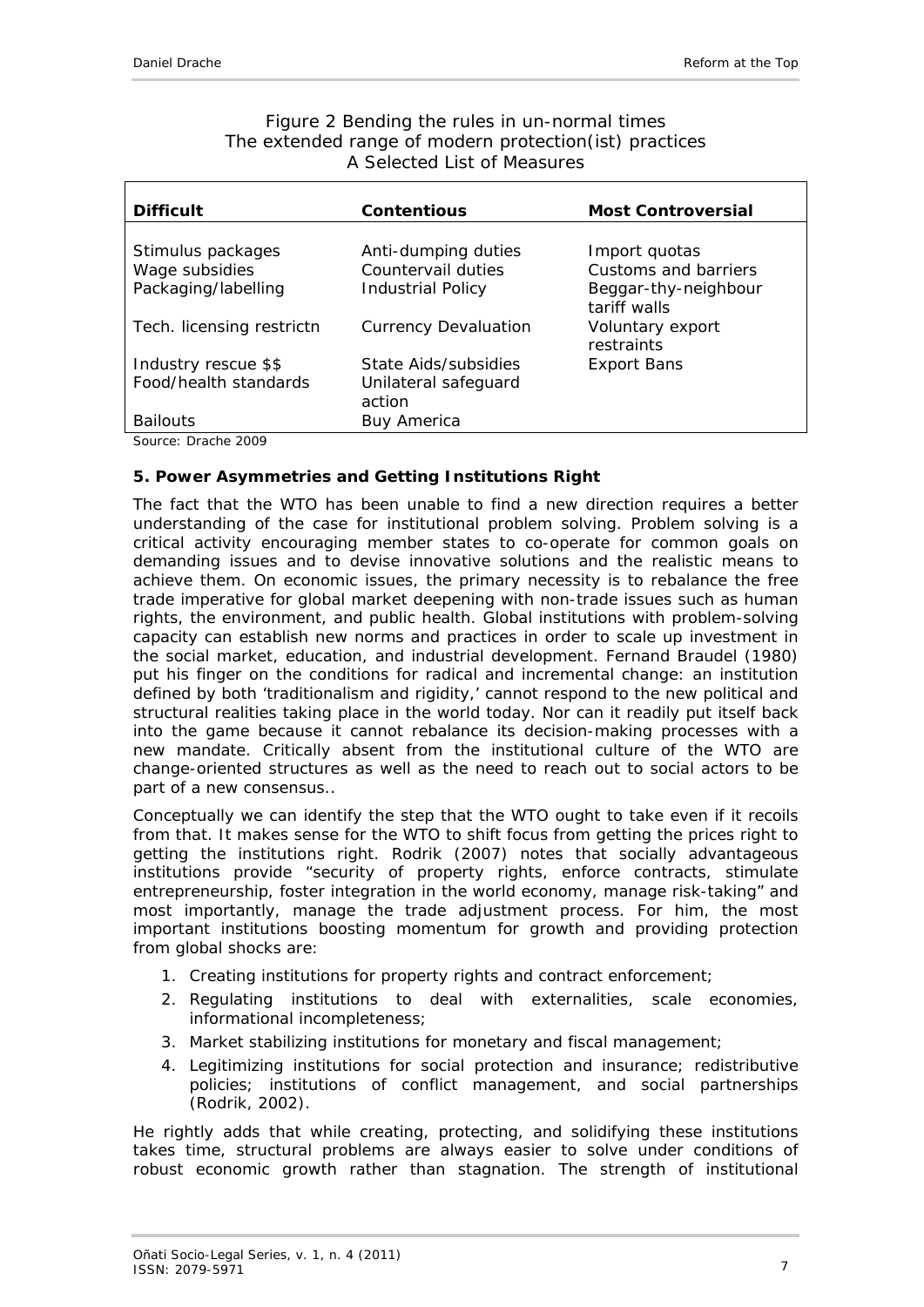diversity and localism are "the most important determinant for long-term growth." A range of policies such as trade protection, temporary monopolies, subsidized credits, and tax incentives often go hand-in-hand with strategies for industrial growth and diversification. The subsidies provided by governments, often for developmental purposes, are essential to recovering the high costs of innovation. Yet many of these practices do not square with the conventional understanding in the halls of power in Geneva of what constitutes 'best practice' in terms of its codes and discipline.

In order to better equip countries to deal with heightened inequality and environmental degradation, he believes it is important to return to a 'thin' model of globalization with less focus on international discipline to harmonize state policies to a single best practice. Designing such a growth strategy is much more difficult than implementing typical integration policies. The reason for this is that a growth program requires in turn two very different ideas.

The first requirement is an investment strategy to kick-start growth to higher but sustainable levels, and the second, an institution-building strategy to strengthen the economy's resilience in the face of global volatility and adverse shocks. The developing world would be better off with a thin set of rules that promote "collaborative strategies to foster entrepreneurship and institution building" (Rodrik, 2002). The Doha Round is problematic because its 'thick' rules aim at maximizing trade and investment flows at the expense of policies that would promote more experimentation and a broad agenda of institutional reform.

#### <span id="page-7-0"></span>**6. Global Structural Change and the Rise of the Rest: A New Division of Labour**

Trapped by these dynamics, the world's trade authority has not had the ability up until now to take a hard look at itself. Organizations evolve and adapt to structural change most often incrementally, but sometimes, faced with a near-death experience an organization will address the basic question of its survival. With the metaphoric knife at its throat, it has to go into survival mode.

So far there is no sign of that the WTO brass believes there is a crisis that demands life-saving surgery. The search for common ground in the draft texts, in May 2010, failed to open any space that would lead to a successful conclusion. The WTO continues to tread water, unable to build a development perspective into the existing texts of the Chairs to forge a consensus. Pascal Lamy, Director General of the WTO, has admitted that there is no way, "to structure and steer discussions amongst 150 plus members in a manner conducive to discussion." So what is next for this member-driven organization? How should it redefine its mission? Where to now?

Governments and global civil society face four possible outcome scenarios of the current trade negotiations. All have implications for a modern trade policy so it is essential to understand better where this beleaguered organization is possibly heading.

### <span id="page-7-1"></span>*6.1. Scenario 1 Functionality Restored*

For the WTO, the most attractive scenario is that the deeply divided membership revive the Doha Round mandate and bring it to a successful conclusion heeding Lamy's call to make a final effort to cut a deal. The hope that new market access will become an engine of growth is a strong incentive forcing major countries back to the bargaining table with a smaller-oriented development package. The elimination of all export subsidies and the substantial reduction in domestic support by 2013, as hoped for by the Cairns group of agricultural countries, must be set aside for less ambitious goals that are more in line with a Doha-lite agreement.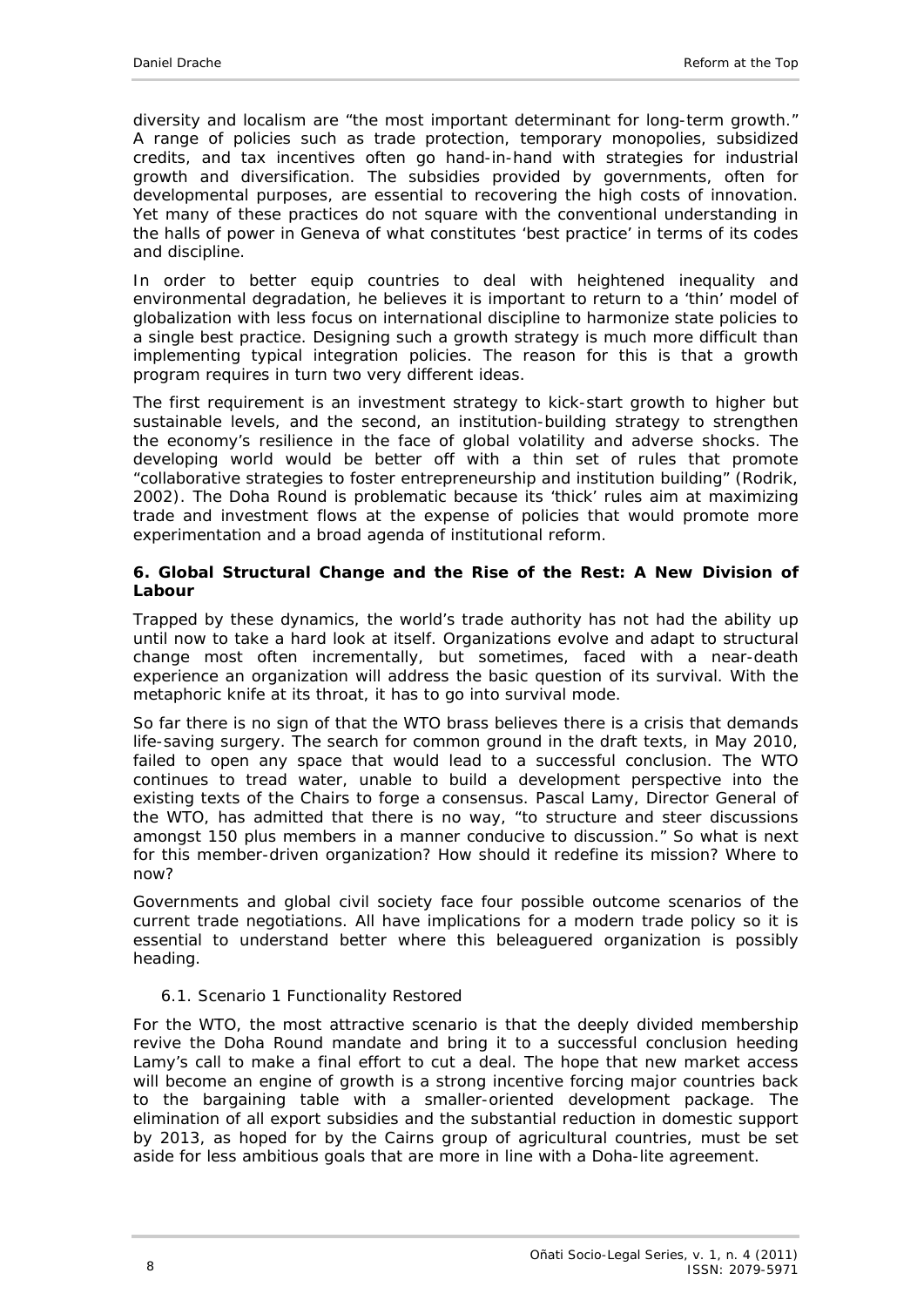The emphasis on fairer trade is a key demand for developing countries and the suspended talks would get an injection of political will if the Doha negotiators made fairer trade the centrepiece of the Round. Critically, the United States, European Union, and China must recommit to global free trade while, in return, India, China, and Brazil accept a deal on agriculture, intellectual property rights and lower tariffs though with much reduced ambition from the earlier starting point. The United States will cut subsidies to its farmers deeper than previously offered. India and China will accept market opening for some key industries and tariff reduction in telecommunication and chemicals. Significantly there will be more opt outs and side-deals, particularly in agriculture, and the global south will obtain the special safeguard mechanism they wanted. Exemptions for many global south countries with more than fifty percent of their populations in rural agriculture will be built into the texts.

One innovation is that rule of reciprocity-based bargaining will be modified in some instances to allow global south countries to gain larger benefits from the round. Some modest progress will be made on biodiversity and geographical indicators. More plurilateral agreements can be anticipated in the future, possibly with respect to public health and the environment. They are difficult to organize but the idea that a critical mass of countries can sign an agreement and others will come aboard later has its champions. But the legal straight jacket of the single undertaking remains the founding principle of the organization. If anything, the legal culture of the WTO will emerge stronger at the expense of the informal process of trade diplomacy.

**Likelihood**: It is doubtful that this scenario has any chance of success. The United States, European Union, and India cannot agree on the most contentious issue of subsidy cuts to agriculture, and India and other countries do not accept the unreasonable ceilings placed on the proposed safeguard mechanism. Other imbalances are slowing down the institutional reform of the WTO. The tightening of fiscal policies in Europe, the sharp decline of the exchange rate against the dollar as well as tepid Eurozone growth make the likelihood of any deal much more difficult; reinforcing the belief that the WTO is less relevant as a governance institution.

Lamy's repeated appeals for 'greater ambition,' not surprisingly, have fallen on deaf ears. The structural imbalance between surplus and deficit economies demands a bolder step for global macro-economic reform. It is likely that emerging markets will continue to accumulate large foreign surpluses as growth is much faster in developing countries compared to the global north.<sup>4</sup> If Fred Bergsten is right and these new imbalances threaten a global recovery, they will provoke strong political reaction in the Obama Administration (Bergsten, 2010). Against this backdrop of the sovereign debt crisis and record high unemployment, every indication is that Washington will not assume its old role as consumer and borrower of last resort. It will not push Congress to wrap up the stalled Doha Round.

**Implication**: If a deal was reached, it would close the door on the current debate about the WTO's future. Compared to the World Bank and IMF, which have distanced themselves from the former neoliberal, privatization agenda, there would be no uptake for the WTO to reform its rules and broaden its trade agenda to function differently or embed a development agenda in the core understandings of the organization.

<sup>-</sup><sup>4</sup> In 2010, China has a saving rate of 38 percent compared to the paltry 3 percent for U.S. consumers. The challenge will be to force Chinese families to abandon thrift for mass consumption and to find a way to entice profligate U.S. consumers to return to their spendthrift ways. So far, no economic theory can explain shifts in consumer norms and practices. It is expected that the current account deficit in the United States will exceed \$800 billion, the record of 2006. Investor appetite post-Greece crisis is to buy United States Treasury securities to finance the American deficits.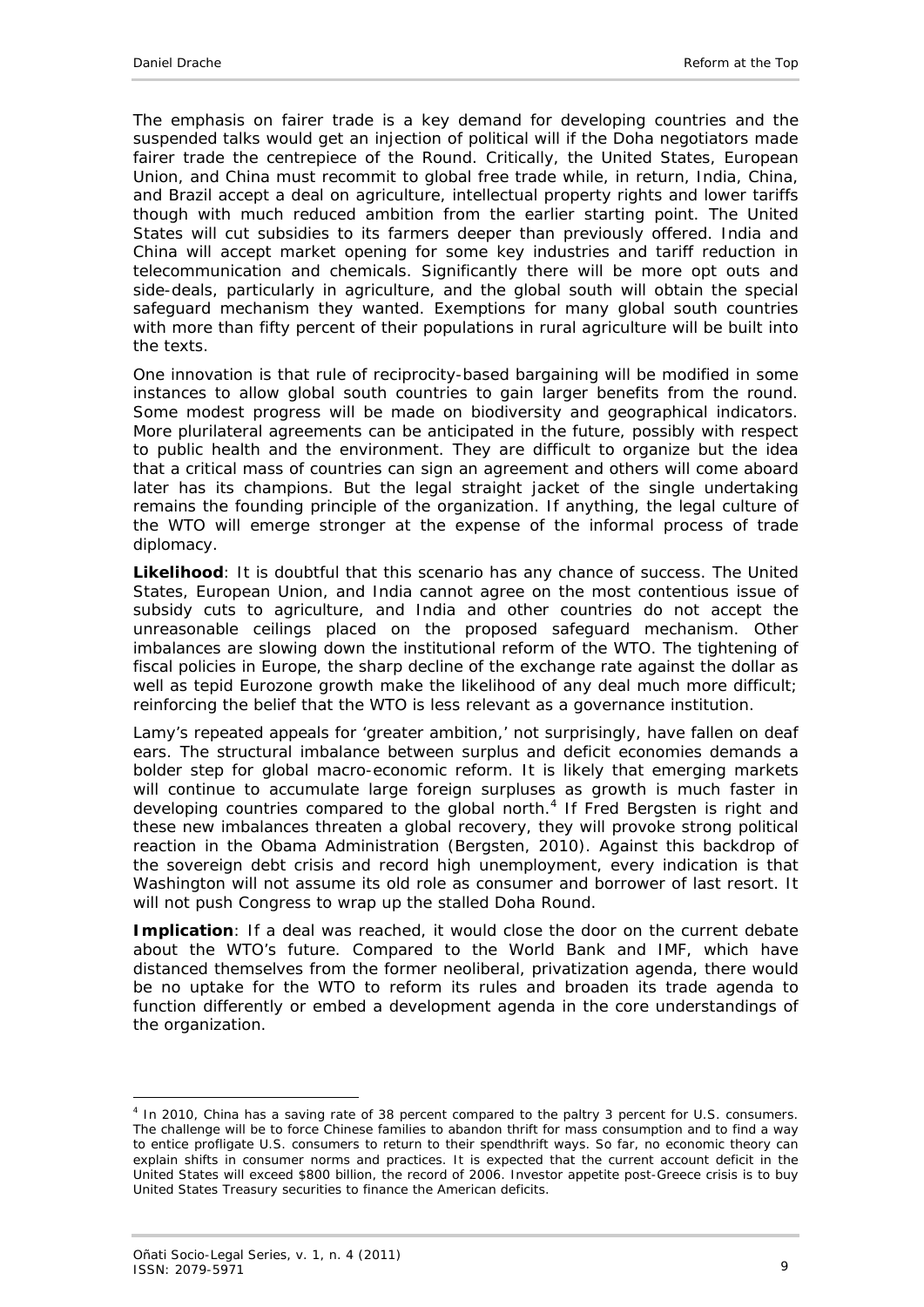### *6.2. Scenario 2 Trade Pause*

<span id="page-9-0"></span>With the deep divisions between the global north and south, a trade pause scenario may be attractive for countries left exposed to the global economic crisis. The principal idea behind an extended suspension of negotiations is that, at present, the negotiations collapse because common ground in key areas such as agriculture, intellectual property rights, and non-agricultural sectors such as chemicals is shrinking. There are simply too few bridges to span the negotiating divides. Currently, U.S. negotiators prefer 'no deal to a bad deal,' and China, with its informal preferential trading system with Latin America, Asia and Africa, recognizing the advantages to putting negotiations on the back burner, tacitly supports the idea of the pause. The European Union finds much to support in a trade pause that leaves its social market protected from any new de-regulatory pressures. Very large spending cuts and tax increases in the European Union have made the Eurozone wary about any deal that would result in a flood of low price goods from China and other low cost producers. The threat of further job losses to the Eurozone from southern producers is seen as an unacceptable risk to communities and industries struggling to cope with the harsh conditions of a very modest recovery.

The global south, having mastered the intricacies of complex, reciprocal concession bargaining, is unqualifiedly likely to support a trade pause. Mini-lateralism offers them a regional alternative to the stalled Doha round. Their command of technical expertise has changed the dynamics of negotiations and given the global south new confidence to challenge U.S. and E.U. dominance in the bargaining process. To a degree that was absent in previous rounds, its trade negotiators have learned how to calculate the consequences of a deal on farmers in rural India, China, Indonesia and sub-Saharan Africa, and the risk of displacing millions of people outweighs the benefits of liberalizing agriculture at the present time (Tussie 2009). With no consensus on the horizon, the trade pause is a very attractive scenario with low political cost, though problematic. Given the new dynamics of power, it creates many uncertainties for the future of the WTO. If it is on life support many members will take it as a legitimacy crisis which would add greatly to its current institutional gridlock.

**Likelihood:** This scenario is the most probable. The questioning of market-based efficiency is well documented in the literature on trade and development and is centered on two ideas. First, at the beginning of the millennium, neither Marxist dependency theory nor liberal economic theory foretold the rise of the BRICS and such large-scale development. Their share of global GDP has overtaken that of advanced capitalist economies. Their real GDP growth has been without precedent in modern annals. The 'big emerging economies' have not only caught up but are now in overdrive compared to the anaemic performance of the United States and the European Union. In 2006, *The Economist* reported that half of the world's industrial products were produced in the global south, and according to the newest research, within a decade, 20 percent of the Fortune 500's firms will be southern multinationals (Drache and Froese, 2008). Secondly, for many emerging economies not part of the BRICs, the high cost of an export-driven strategy is that it leads to overspecialization in a handful of goods. Over-concentration in a single market or a group of countries has created new structural problems for many southern economies and with it increased vulnerability to highly unstable global commodity markets.

**Implication:** An extended trade pause could be the trigger that forces the WTO to redraw the line between trade and non-trade issues, and develop new processes and practices. The modality would be the establishment of a high-powered Commission very different from the failed Sutherland Commission and closer to the Warwick Commission with its wide-angled analysis of global change. The WTO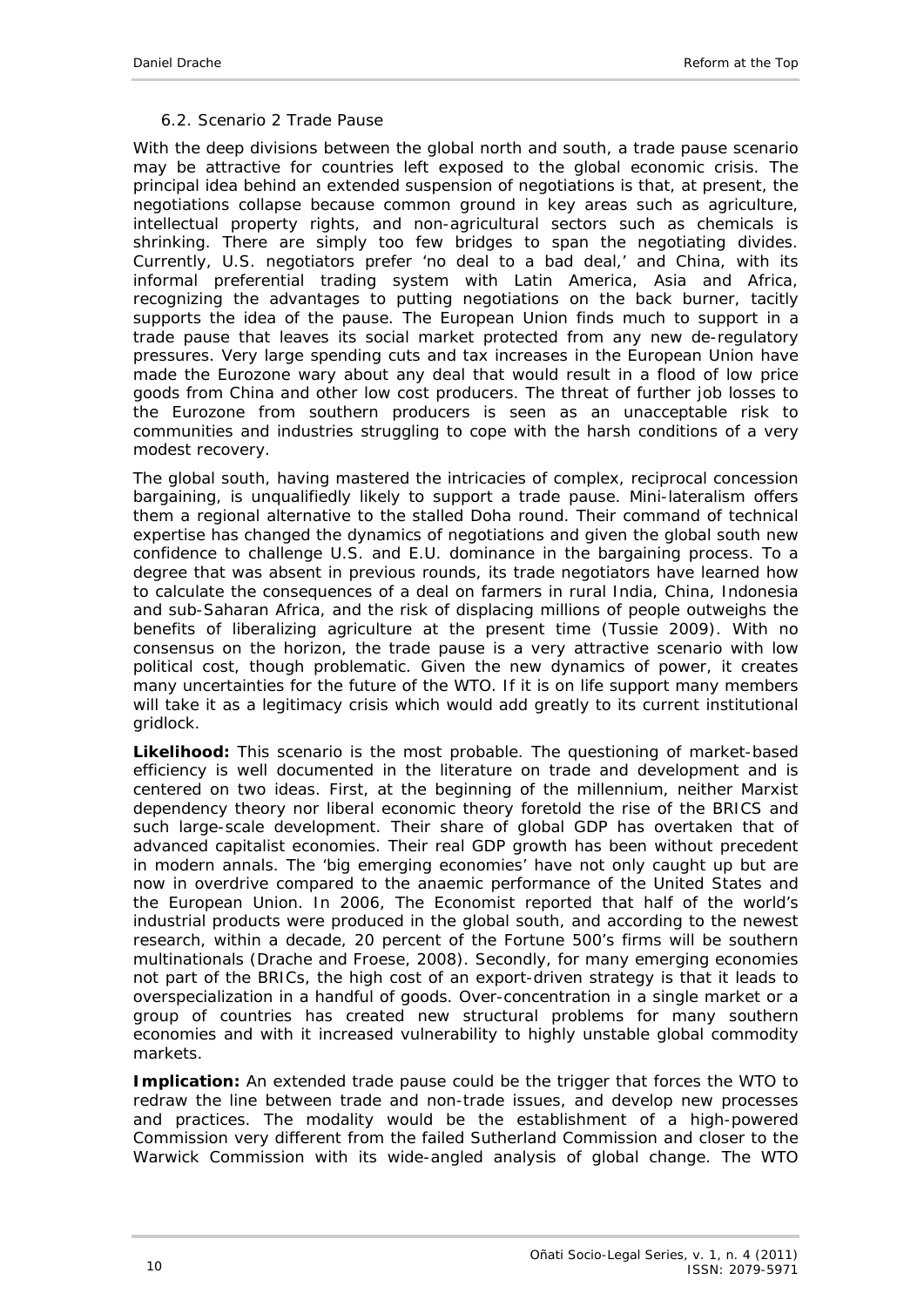would then have to consider different kinds of reforms to its rules and norms, and more particularly to the role of its executive and legislative arms (Sauvé, 2007).

### <span id="page-10-0"></span>*6.3. Scenario 3 Messy Multilateralism*

Richard Haas (2010) has coined the term 'messy multilateralism' to grapple with the fact that the world is too complex. There are too many countries at the table to strike large legal agreements when each sovereign state gets a vote. Democratic multilateralism is often a recipe for doing nothing as the Doha Round makes abundantly evident. Moises Naim (2009) has given legs to the idea of strategic, targeted, plurilateral deals arguing that smaller deals and agreements are the only practical solution to address the world governance crisis. Naim argues for abandoning 'the grand bargain' as a house of mirrors and a fool's paradise of failures. Deals could involve, he says, the top twenty global traders, or the top 20 polluters or the 20 sub-Saharan countries most in need who would be invited to the table to make smaller, exclusive deals that others can join later on. All this requires, he emphasizes, "is the smallest number of countries needed to have the greatest impact in solving a particular issue."

Mini-multateralism would be criticized for being anti-democratic and exclusive he argues, but in a world that needs to put a premium on pragmatic problem-solving and moving the envelope forward, it should be apparent that countries are already practicing mini-multilateralism regionally and, in the absence of an inter-state consensus, are very keen to sign preferable trade agreements. Mini-deals are open to any country and are a functional alternative to the deadlocked Doha Round. Another advantage is that they are a highly attractive alternative for a multi-polar world with sharply divergent agendas. If countries cannot build credible long-term policies with consensus, they need to abandon this kind of outdated thinking for plurilateral deals requiring only a critical mass to come into effect.

**Likelihood:** This option appeals to the newfound confidence of the global south. Nora Lustig and Luis Lopez-Calva recently tested the proposition that a rising tide of trade lifts all countries that have significant numbers of citizens living at or below the poverty line by analyzing declining inequality in Latin America between 2000 and 2006. Their findings are significant because although inequality continues to be a dominant reality in Argentina, Brazil, Mexico, and Peru, out of seventeen Latin American countries for which data are available, twelve experienced a decline in the GINI coefficient. The largest decrease in the earning gap occurred in countries with equalizing contributions and government transfers to the poor. In Argentina, Brazil and Peru, these kinds of redistribution initiatives targeted the upgrading of skills and broadening access to education. The report underscores the fact that making public spending and taxes more progressive and improving the quality of public services for the poor, especially in education, is a key measure to keeping society on the path towards greater equality of opportunity (Lustig and Lopez-Calva, 2010, 6).

In another recent report, the North-South Institute documents the failure of the trade liberalization model to benefit the least developed countries. Countries such as Mali, Mozambique, and Sudan send 55 to 80 percent of their total exports to a single country. Exceedingly high levels of partner concentration in exports are evident in the cases of Bangladesh, Bolivia, Colombia, Ghana, and Honduras. Continued reliance on this model has pitfalls – on the export side, almost all of these countries are vulnerable to cost volatility due to their dependence on importing energy. The earnings from their 'so-called' success in single agricultural commodities often add up to 15 percent of the total cost of imports. The essential problem is that many developing countries cannot afford to consume imported goods and services at the rate needed to function effectively (Heidrich and Weston, 2010, p.40).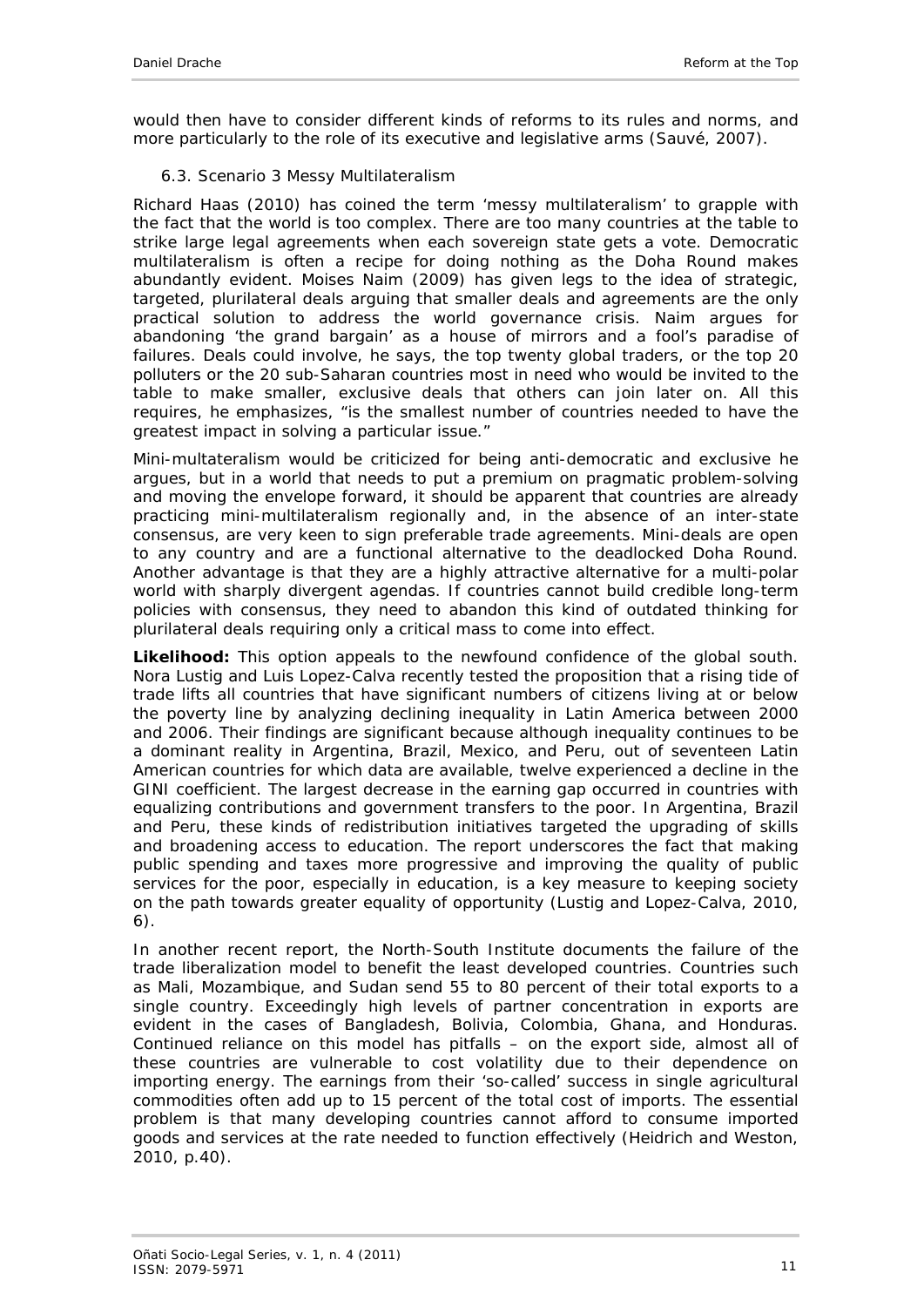Developing countries have learned to support strategies that make it easier to move up the value added chain by transitioning from producing raw materials to processing agricultural and manufactured products rather than supporting strategies driven by the free trade model. Rules need to be asymmetric, but in Stiglitz's words, "asymmetric in the precisely opposite way to …the present configuration that discriminates against developing countries" by preventing them from developing their own institutional response to the need for competitive, redistribution strategies. In the nineties, East Asian countries intervened in their markets and used a variety of means, including subsidies and capital controls, to grow faster than many Latin American governments that relied on unfettered neoliberalism (Stiglitz, 2006).

This diagnostic framework is encouraging global south countries to experiment with pluralistic, highly diverse strategies tailored to actual conditions. Unprepared to wait for the reform of international institutions, they have already taken on new roles at the global level, most importantly in the G20. While not without its critics, the G20 has become more inclusive and representative of the new geometry of global power. Of course, it is too early to predict whether mini-multilateralism will replace the multilateral system as a forum for global governance, but it is likely to remain the WTO's chief rival and competitor for the near and mid-term future.

**Implication**: The reconfiguration of the world trading system into a more fragmented and regionally anchored proliferation of regional agreements will leave a legal gap for the near future. The unwinding of multilateralism will generate new trade fictions and stress test the WTO's dispute settlement mechanism. The fragmented nature of national sovereignty requires that democratic politics be carried to the global level. As countries shift their attention to creating domestic policy space to maintain social peace and stimulate economic growth, a global architecture that is more sensitive to the developmental needs of rich and poor countries alike will eventually emerge.

### <span id="page-11-0"></span>*6.4. Scenario 4 Institutional Break-up*

If tensions become too great to manage, one or more of the major countries may decide to disinvest in the WTO and disengage itself from the Doha Round. Any such decision would lead to a decline in the credibility of the talks and the WTO itself. The Marrakesh Agreements enable a member to withdraw on sixty days notice but no country Steger reminds us has ever quit the organization. (Steger, 2007) A country would not have to leave definitively but could simply decide to disengage itself politically from the Round. For instance they could minimally participate in the negotiation process and committee work. Frustration with the deadlocked round could unleash a backlash against this moribund organization that has lost the functionality to negotiate further reductions in tariffs or mutual concessions to liberalize trade. Orderly withdrawal from the WTO is messy, and legal experts are divided about the feasibility of this option. Steger's view is that a country "cannot withdraw from only one part of the WTO treaty, it must withdraw from the WTO Agreement as a whole", and that works as an effective deterrent even against the most stout-hearted (Steger, 2007, 491). Given that the WTO is a binding international treaty and unlike a commercial contract that a country can cancel whenever it is expedient to do so, no country can easily walk away from the WTO's comprehensive legal regime effectively shutting down this option.

However the idea of going around the WTO instead of through it is an option for a handful of key countries like China, which has complex relations with Africa and other developing states. China is making commercial deals that give them strategic access to resources in Africa and Latin America. The growth of these preferential trade deals certainly is a new development and bears monitoring. De facto they create new external pressures and challenged for the world's multilateral trading system. So even if some countries were to quit the organization, the WTO's legal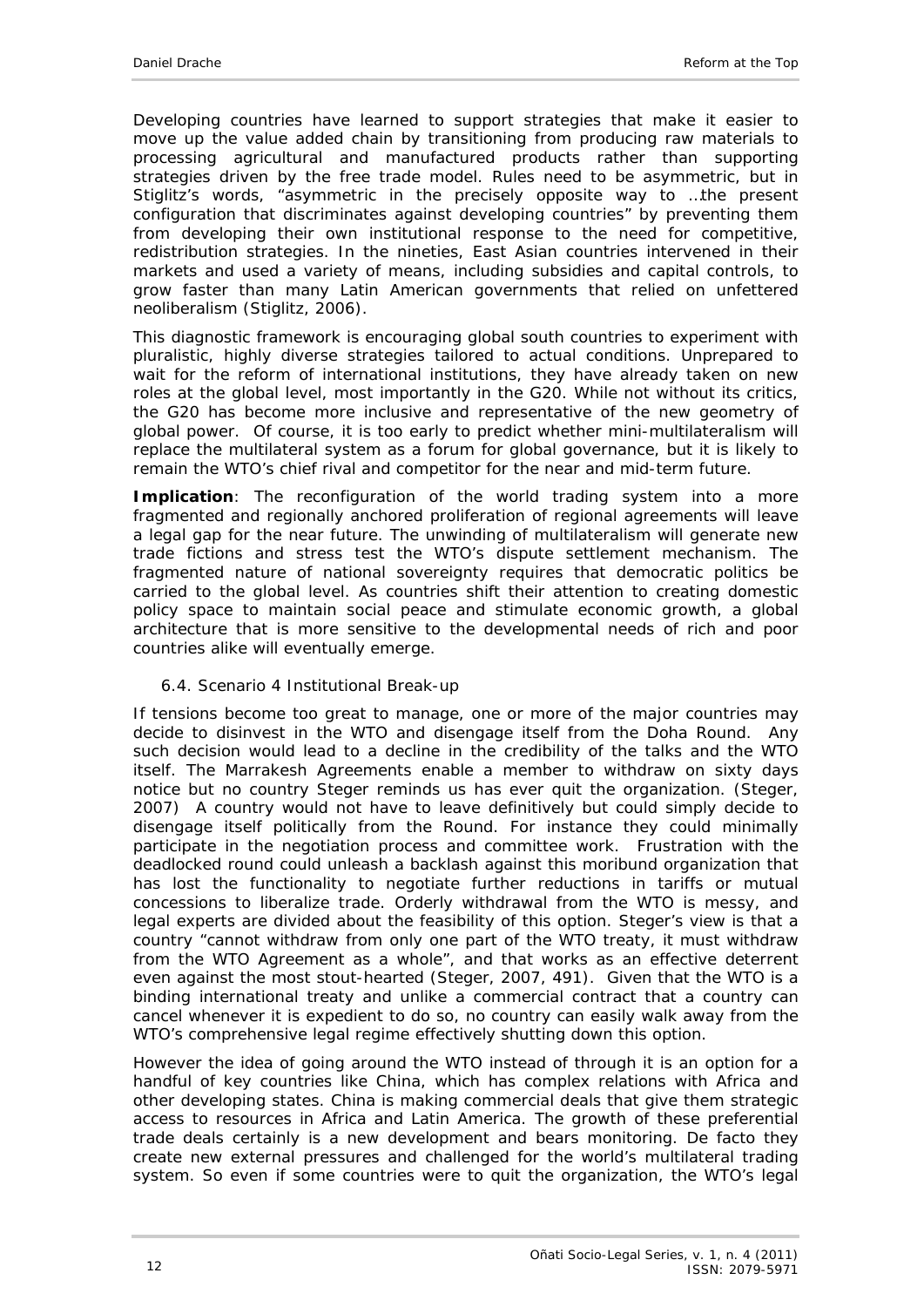culture and dispute resolution mechanism are likely to survive. The GATT codes survived the collapse of the ITO in 1949, the one enduring part of its historic legacy. One could imagine the WTO functioning as a shadow of its former self with much of its legal regime in trade jurisprudence surviving its demise. (Picciotto, 2011)

**Likelihood**: On first glace this scenario is the most improbable, but with the collapse of the Doha Round, it is less remote than previously thought.

**Implications**: The failure to conclude the Doha Round could be a wakeup call forcing member states and the WTO to take a serious look at the rules and operating procedures. The accumulation of political and market power in the global south, the WTO's hyper-legalism, and all-or-nothing process of bargaining have taken their toll on the world's trading system. The system under siege is providing fewer tangible benefits to the developing world, which raises further doubts about the ability of the Round to bring greater coherence between trade and development. The angst of failure could also fan the flames of popular disgruntlement and trigger a much deeper legitimacy crisis of the multilateral trading system in the need of signicant reform.

#### <span id="page-12-0"></span>**7. Unilateral Trade Liberalization Outside the WTO: Fewer Political Costs, More Economic Benefits**

Conventional wisdom had long suggested that developing countries required the Doha Round to liberalize their economies. In this vein orthodox economists bet on the power of reciprocal bargaining to deliver an agreement. But negotiating environment has changed so much and it is no longer certain that the old model deal making is any longer a fruitful tool to close a deal. Many developing countries aren't waiting to cut their tariffs on the outcome of reciprocity based bargaining. According to the World Bank's *Global Economic Prospects* report in 2005, as much as two-thirds of the tariff cutting by a large sample of developing countries was due to unilateral reforms. Cutting tariffs unilaterally had the advantage for many southern countries of substantial economic gains with no political costs. Simon Evenett (2007) calculated the costs of the Round's failure for China, India, and Brazil. China and India effectively lose a trifling three days' GDP growth while Brazil loses one to three months' growth. The accompanying table on real global income gains from the Doha Round dramatically illustrates how little is actually at stake in reciprocal multilateral trade negotiations for many countries.

|               | <b>Calculations based on largest</b><br>estimates reported by CEPII<br>staff |                                                            | <b>Calculations based on largest</b><br>estimates by World Bank staff |                                                            |
|---------------|------------------------------------------------------------------------------|------------------------------------------------------------|-----------------------------------------------------------------------|------------------------------------------------------------|
| Country       | Estimated gain<br>(US \$ billions,<br>2005)                                  | Days of economic<br>growth needed to<br>generate this gain | Estimated gain<br>(US \$ billions,<br>2005)                           | Days of economic<br>growth needed to<br>generate this gain |
| <b>Brazil</b> | 1.77                                                                         | .37                                                        | 3.90                                                                  | 82                                                         |
| China         | $-0.61$                                                                      | n.a.                                                       | 1.70                                                                  | 3                                                          |
| India         | 2.70                                                                         | 18                                                         | 3.50                                                                  | 24                                                         |

A Failed Round Doesn't Cost China Or India Much; Less So For Brazil

Source: Evenett, 2007

Sandra Polaski, formerly with the Carnegie Endowment for International Peace, calculated that the original estimate of \$500 billion in benefits for developing countries has been closer to \$40-\$60 billion (Wise and Gallagher, 2006). She has employed six scenarios using a variety of possible outcomes from moderate liberalization in agricultural trade to full liberalization to understand the gains better. She makes two fundamental points: first that the gains to global trade from a successful Doha Round are quite modest, and secondly, most of the gains go to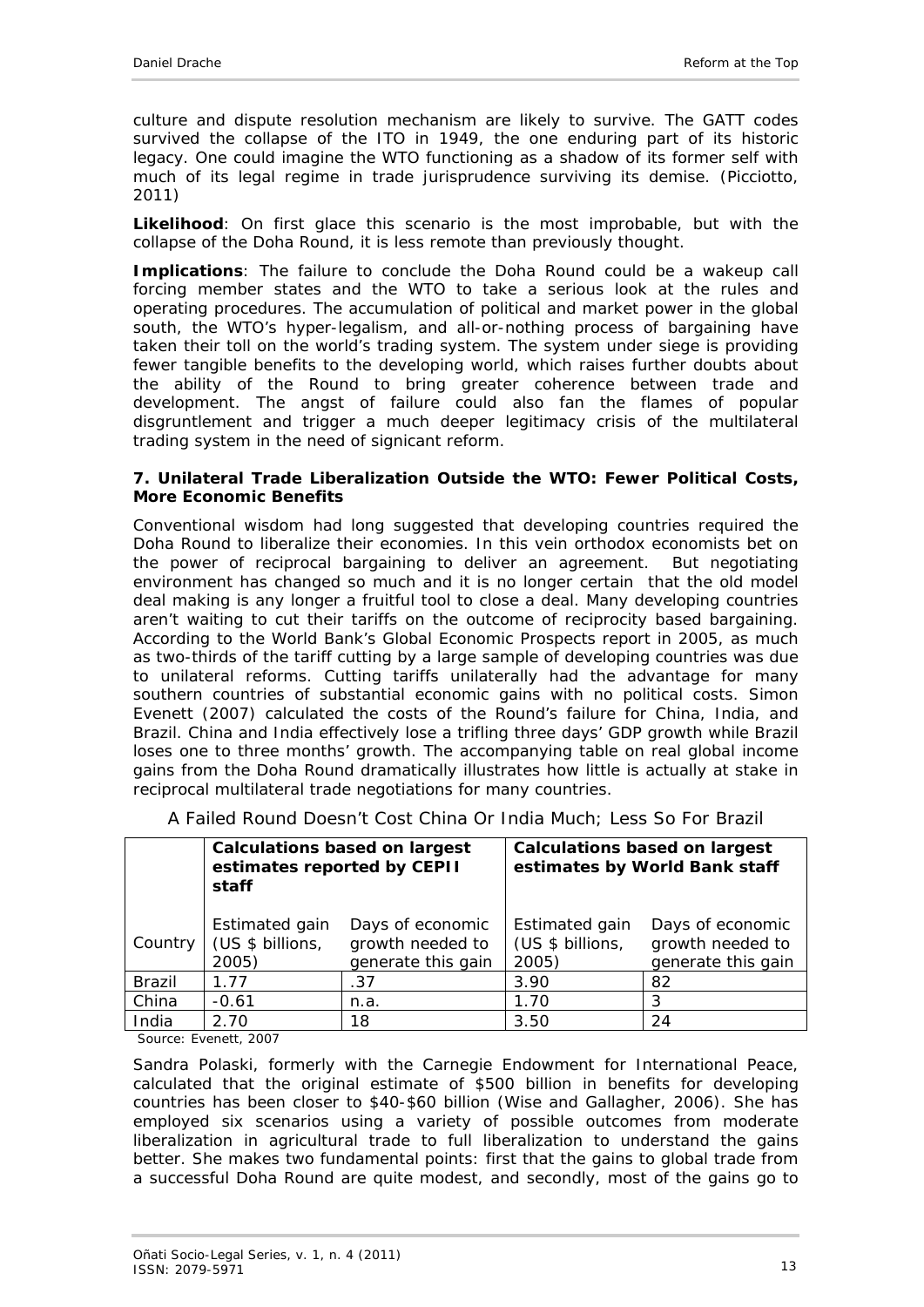the developed countries. Certainly, the actual proposals do not look very compelling as a set of negotiating principles for the global south (see tables Global Income Gains from trade scenarios).

Many developing countries rely on tariffs for more than a quarter of their tax revenue, and for smaller countries, the number rises to over fifty percent. Wise and Gallagher estimate that "the total tariff losses under NAMA [in the Doha negotations] could be \$63.5 billion, or almost ten times the projected gains" (2002, 3).

| <b>Scenarios</b>                                 | Gain<br>(billions)<br>of dollars) | Gain over base<br>year GDP<br>(Percent) |
|--------------------------------------------------|-----------------------------------|-----------------------------------------|
| (1) Doha Scenario for Agriculture                | 5.4                               | 0.02                                    |
| (2) Doha Scenario for Manufactures               | 53.1                              | 0.17                                    |
| (3) Central Doha Scenario                        | 58.6                              | 0.19                                    |
| (4) Central Doha Scenario with "Special Products | 57.7                              | 0.18                                    |
| for Developing Countries                         |                                   |                                         |
| (5) Modest Scenario for Manufactures             | 38.1                              | 0.12                                    |
| (6) Hong Kong Scenario                           | 43.4                              | 0.14                                    |
| (7) Limited Scenario for Agriculture             | 2.9                               | 0.009                                   |
| (8) Scenario with Limited Agriculture and        | 56.0                              | 0.18                                    |
| Ambitious Manufacturing                          |                                   |                                         |
| (9) Full Liberalization                          | 168.1                             | 0.53                                    |

#### Global Real Income Gains from Trade Scenarios

Source: Polaski, 2006.

According to the WTO website, more than 100 bilateral deals are under negotiation around the world. It is no accident that a record number of countries are queuing up to negotiate regional trade deals for their own strategic ends.  $5$  In over a decade, a preferential system of bilateral deals has become a very common. The immediate effect has been to undermine the foundational principles of nondiscrimination and national treatment -- the core ideas behind the GATT culture of legalism (Dieter, 2009). For Steger "the non-discrimination principles enshrined in Articles I and III of the GATT….have become more intrusive norms through their interpretation and application by GATT and WTO panels" (Steger, 2002, 141).

### <span id="page-13-0"></span>**8. Article XX: The Long Tortuous History**

Steger's point, shared by many experts, is that there has been little room for a culture of adaptive legal exceptionalism to emerge. In its place, the legal culture of the WTO has not allowed broader kinds of policy goals to balance the drive for open markets (Picciotto, 2011). Why is this? One answer is that its legal culture has a systemic bias against linkage with non-trade issues. For example, the Appellate body of the WTO has given only limited reading to the exceptions contained in Article XX to protect public health, culture and the environment. Steger and others contends that Article XX has a 'long, torturous legal history' and the dispute settlement bodies have never clarified its scope or recognized their competence to interpret the rules in order to equip the organization to face challenges of the new economic order (Steger, 2007).

Even the innovative decision in the *Asbestos Case* rejecting the argument that the national treatment principle gave Canada a right to export asbestos-based construction products, which are banned in every jurisdiction in Canada as a

<sup>&</sup>lt;u>.</u> <sup>5</sup> In a curious turn of fate, preferential trading agreements (PTAs) "require rules of origin to establish the nationality of a product" (Dieter 2009, 397). New non-tariff barriers of one kind or another proliferate. The WTO has been unable to minimize the negative effects of regional trade agreements; while the WTO membership been unable to reach agreement on the modality for changing the rules to minimize negative effects on third party members.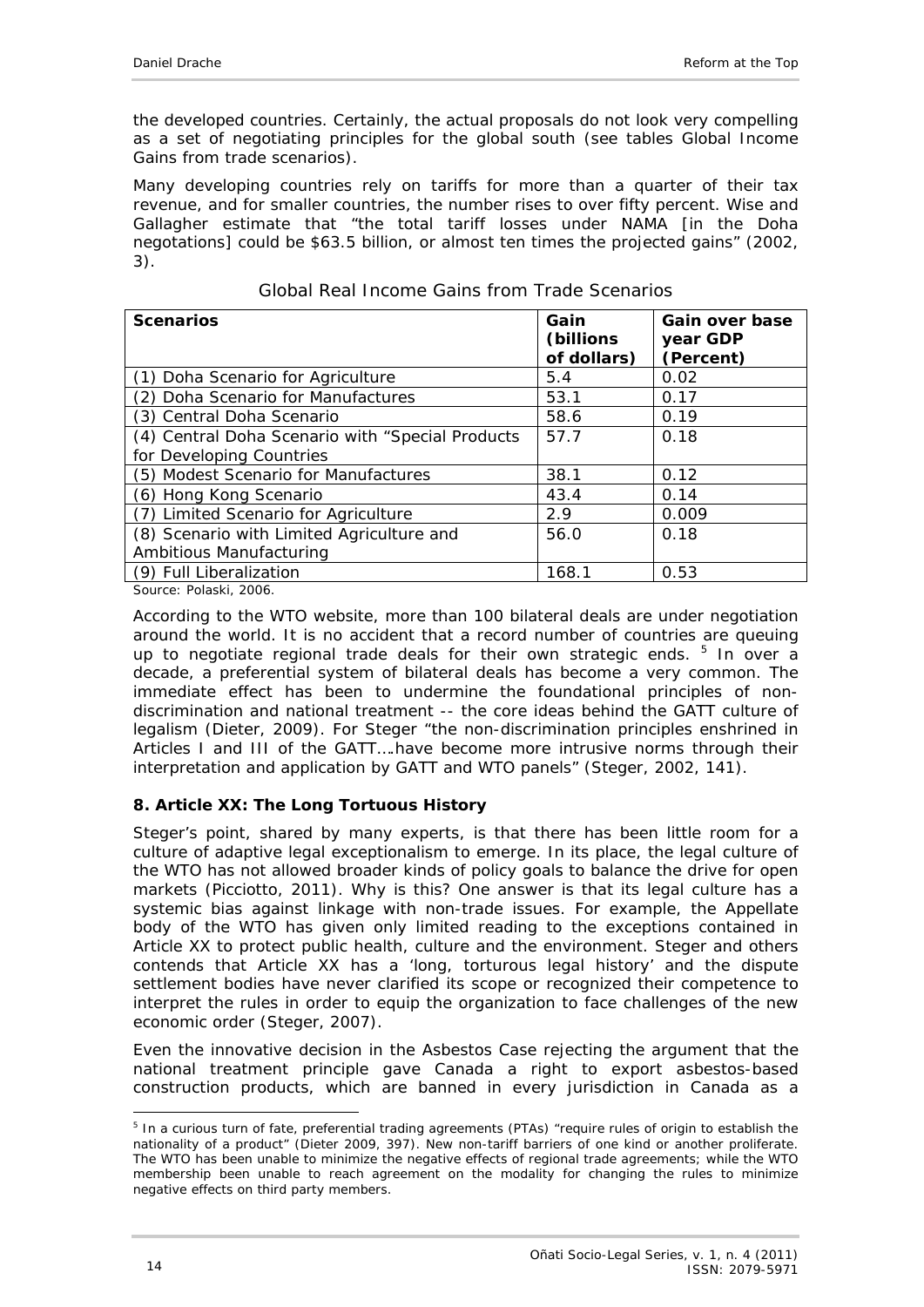carcinogenic health hazard, did not clarify the grounds on which Article XX could be used by states to defend global public health needs (Drache et.al. 2001). Cerny's description of the restructuration process critically reminds us just how far the WTO is from recognizing the need for greater institutional coherence between the trade and development agenda. Joseph Stigitz and others have made the compelling case that social justice has to be part of the WTO's tool kit, an idea reassuring to a political scientist but, so far, not part of the lexicon of trade law (Stiglitz, 2006).

Although Steger notes that the Appellate Body and some of the dispute bodies have gone so far as to include the goal of sustainability and development in their decisions, unsurprisingly, these decisions have not become part of the "accepted theology or culture of the WTO" (Steger, 2007, 486). Instead, the best practice of open markets embedded in the WTO's legal regime remains powerful because it underlies the free trade model's ultimate intent -- to move the world trading system towards a private model of wealth creation in which the state adopts a market-friendly de-regulatory culture (Kwa, 2007: Khor, 2009).

## <span id="page-14-0"></span>**9. Knowledge Based Bargaining and Institutional Flexibility**

Many scholars and critics are attracted to the notion of institutional flexibility as the path to reform. However, the global south remains unconvinced of this, for the moment, particularly if such change would make the WTO more intrusive. Instead, they have channelled their energies into mastering the negotiating rules and learned to change the bargaining dynamics through knowledge-based bargaining to employ Diana Tussie's apt phrase. Coalitions are results-driven and groups such as the G20, G33, the Cotton Group, and the Core Group have used south-oriented public policy and political economy successfully to push back on the Singapore Issues that include competition policy and other very difficult issues.

Tussie's fundamental insight is that the global south has been technically empowered by knowledge-based bargaining (2009). The shift in policy focus from traditional border barriers to domestic, regulatory, and legal systems has hardened the resolve of the coalitions to reject their traditional role as rule takers as they were in the Uruguay Round. Instead, they have become 'refuseniks' with respect to the need to offer reciprocal concessions where the gains of one sector are traded off against heightened import competition in another sector. This model of bargaining worked reasonably well between developed countries where governments used subsidies and non-tariff barriers to soften the costs of adjustment. However, when the negotiations directly involve the survival of hundreds of millions of peasants, as they do for the emerging economies of the global south, the concession model of trade bargaining breaks down. What is new in this round is the politicization of issues such as access to generic drugs and price supports for the millions of farmers who live on \$2 a day or less. Tussie persuasively argues that the free trade-protectionist binary influences the global south less than the pragmatics of protecting their domestic policy space.

The WTO membership has yet to address the call for new governance arrangements with explicit development provisions. In the last two decades, civil society and other critics have demanded greater openness and participation in decision making at the WTO (Deere-Birkbeck, 2009). While some progress has been made in this direction, it is likely that the calls for greater accountability are little more than rhetoric.

### <span id="page-14-1"></span>**10. The Million-Dollar Question: What Does The Global South Want?**

For more than 80 years, the GATT has defined the legal culture of trade and investment, and its dispute mediation has given it legitimacy even as the multilateral system suffers from legislative gridlock (Sauvé, 2007). The multilateralism of the future is one in which "developing countries will be able to flexibly assess and adopt various policy models, approaches, and mixes in support of their goals." In her far-reaching paper, Rethinking the Trading System, Aileen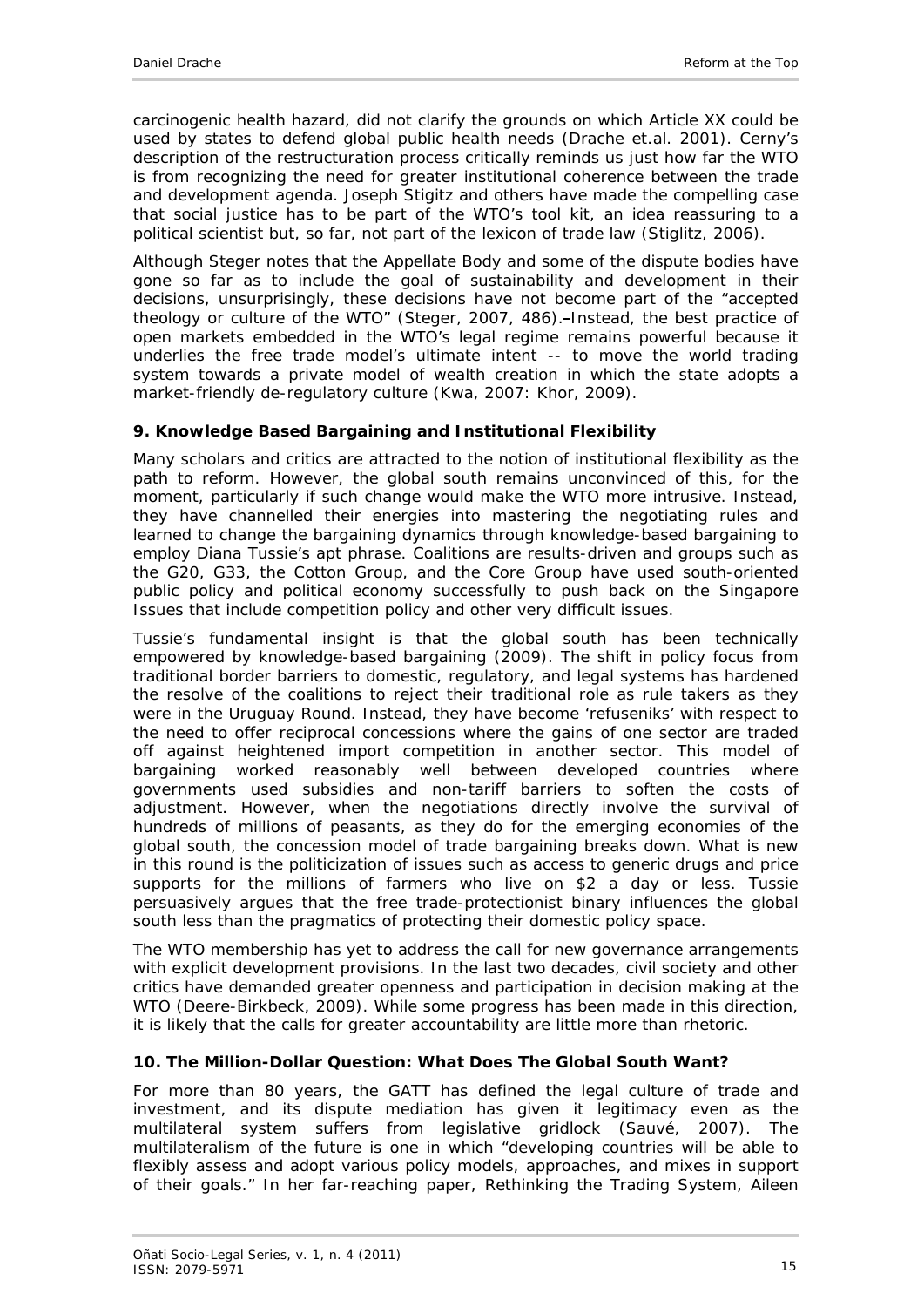Kwa (2007) outlines the guiding principles that would change the trading system and rebalance power between the big players in the global market. In this system, "there must be checks and balances in the power of the biggest players." Her idea of adopting human rights as the underlying rationale for the functioning of the trading system would radically alter multilateralism as we know it.

It is too early to say whether investing in human development and re-localizing and broadening the developmental prospects of national economies would stave off further decline of the world trade authority. The most important lesson to take from Kwa's analysis of the world trade organization is that opposition to aggressive market opening and the demand for deregulation of national economies is not a passing phenomenon. Far from it. From the outside, the committees still meet and members parse every word to the umpteenth draft. In the negotiation world of giving little and squeezing your trade rival the negotiation environment has dramatically altered in ways that no one could predict. There can be no return to the club model of the Uruguay Round where the few decided for the many, and the WTO will continue to be stalemated because there is no effective decision-making mechanism available to complete the Doha Round and broaden its non-trade agenda. Therefore, the great issues of the moment – human rights, the environment, poverty eradication – will not figure into its governance lexicon.

### <span id="page-15-0"></span>**11. The Bias of Membership Organizations: An Innate Conservatism?**

This paper has argued that the dynamics of power and the way the WTO conducts its business have changed beyond recognition. Still the riddle inside the paradox is that membership organizations, like the WTO, are strongly biased towards the status quo and all of its defects and shortcomings. Frequently global membership organizations are conservative, top-down organizations deeply divided and fragmented by competing national interests. Still countries have learned from the past and are not ready for a trade war with mile high tariffs. So despite a feeble recovery in leading industrial economies, the old demon of classical protectionism is largely confined to the margins where it belongs (Drache, 2010).

In terms of what is next for the WTO, a trade pause is the most likely scenario. We have also insisted that international organizations like the WTO need to be able to evolve and adapt to structural change whether incrementally or by some neardeath experience. If they cannot do so, then global governance institutions lose their way and their influence on the global economy radically declines. Scholars and experts have compiled a very long list of the most egregious institutional boulders that have pushed the WTO off course. There is no epistemic consensus on which of these has had the most damaging effect but these explanations are worth recalling just briefly. These include: the one-size-fits-all free trade model (Rodrik, 2002), the divisiveness of intellectual property rights and agriculture as deal breakers (Ismail 2009), the power dynamics of club versus coalition bargaining dynamics (Narlikar 2010), the absence of policy coherence (Blouin 2007), the paradigm shift in the climate of ideas (Ostry 2002), the 'rise of the rest' hypothesis (Zakaria 2008), mountain-sized institutional rigidities (Matoo and Subramanian 2008), EU-US power rivalry (diverse authors), troubled multilateralism (Bhagwati 2005; Stiglitz 2006), a declining interest in trade liberalization (the new Obama administration), pushy new actors with transnational social networks (Kwa 2007), the pull of regionalism (diverse experts), weak problem-solving capacity (Picciotto 2007), the uncertainty of looming regime change (Hefler, 2004), institutional over-reach without reform of the WTO legal culture (Khor 2009), the need for new institutional structures and practices (Steger, 2007) and the success story of new policy spaces and second best institutions (Rodrik, 2007). The only thread of a consensus among such divergent scholars is that they are unanimous on one point: the WTO is a troubled institution facing the prospects of decline.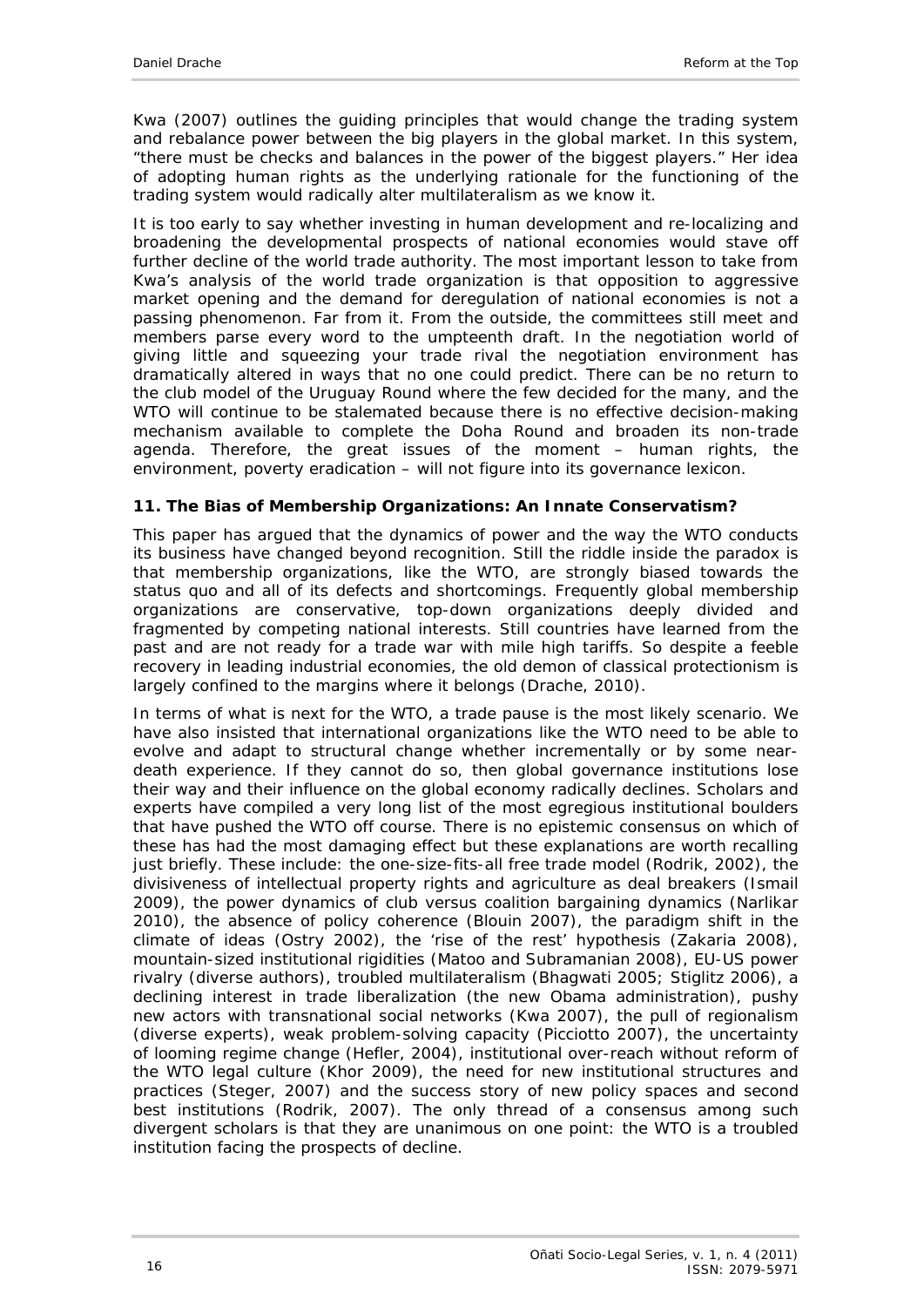A decade ago, the WTO was one of the pole stars of the triumphant globalization movement; regarded by critics and supporters alike as the most powerful global governance institution because of its legal muscle. Since the moral victory of the legalists has imploded, the legalization of global politics is itself on trial. The shifting power of geography encourages countries to look for new frames in which to pursue their strategic interests. Is it far-fetched to suppose that Keynes and Prebisch have much more to teach us about the institutions and norms of global governance than the uncoordinated market capitalism of Hayek and Friedman (Skidelsky, 2009)? The transition from the club dominated by the US and EU to the coalition model of trade governance of the many is the clearest indication of the slow decline in the status and effectiveness of this world trade organization. In the future, it will likely have a smaller institutional reach and less legal clout although the legal adjudication function will operate in much the same way as it has for technocratic efficiency-based reasons.

Pessimists predict a hard landing for the Doha Round reflecting the new power relations in Geneva and beyond. Optimists envisage a different kind of global trade institution, one in the mirror image of the emergent balance of power taking shape in this highly focused global governance institution. Both may be right for reasons of timing and sequencing. Deadlock is a state of impasse where in modern organizational theory neither side has the authority and sufficient clout to impose its will on the other. As the multilateral trading system continues to be without coherent direction, trade negotiations are a second order difficulty in a global economy hard pressed to sustain a strong recovery.

#### <span id="page-16-0"></span>**Bibliography**

- Ala'i, Padideh, 2008. From The Periphery To the Center? The Evolving WTO Jurisprudence On Transparency And Good Governance. *Journal of International Economic Law*. 11:4**:** 779-802.
- Bergsten, Fred, 2010. New imbalances will threaten global recovery. *Financial Times* June 10.
- Bhagwati, Jadish, 2005. Reshaping the WTO. *Far Eastern Economic Review* Jan/Feb.(168).
- Blouin, Chantal, 2007. Trade policy and health: from conflicting interests to policy coherence, Bulletin of the WHO. [http://www.scielosp.org/scielo.php?script=sci\\_artext&pid=S0042-](http://www.scielosp.org/scielo.php?script=sci_artext&pid=S0042-96862007000300008&1nrm=iso&1ng=en) [96862007000300008&1nrm=iso&1ng=en](http://www.scielosp.org/scielo.php?script=sci_artext&pid=S0042-96862007000300008&1nrm=iso&1ng=en) 85:3(March): 161-244.
- Braudel, Fernand, 1980. *On History*. English translation of *Ecrits sur l'Histoire* by Siân Reynolds.
- Bridges Weekly*,* 2010. Deeply Divided, WTO members to Search for Common Ground. 14:19 26 May. 2010. What Ambition for Doha. ICTSD 14:2 February-April.
- Cerny, Philip, 2009. Multi-Nodal Politics : Globalisation is What Actors Make of it. *Review of International Studies), 35, 421–449.*
- Charnovitz, Steve, 2005. An Analysis of Pascal Lamy's Proposal on Collective Preferences. *Journal of International Economic Law* 8:2: 449-72.
- Charnovitz, Steve, 2002. Triangulating the World Trade Organization. *The American Journal of International Law* 96:1: 28-55.
- Clapp, Jennifer, 2008. Demystifying Doha. *Harvard International Review* xxx [http://hir.harvard.edu](http://hir.harvard.edu/).
- Cooper, Andrew and Paola Subacchi, 2010. Overview: Global Governance. *International Affairs* 86:3: 607-617.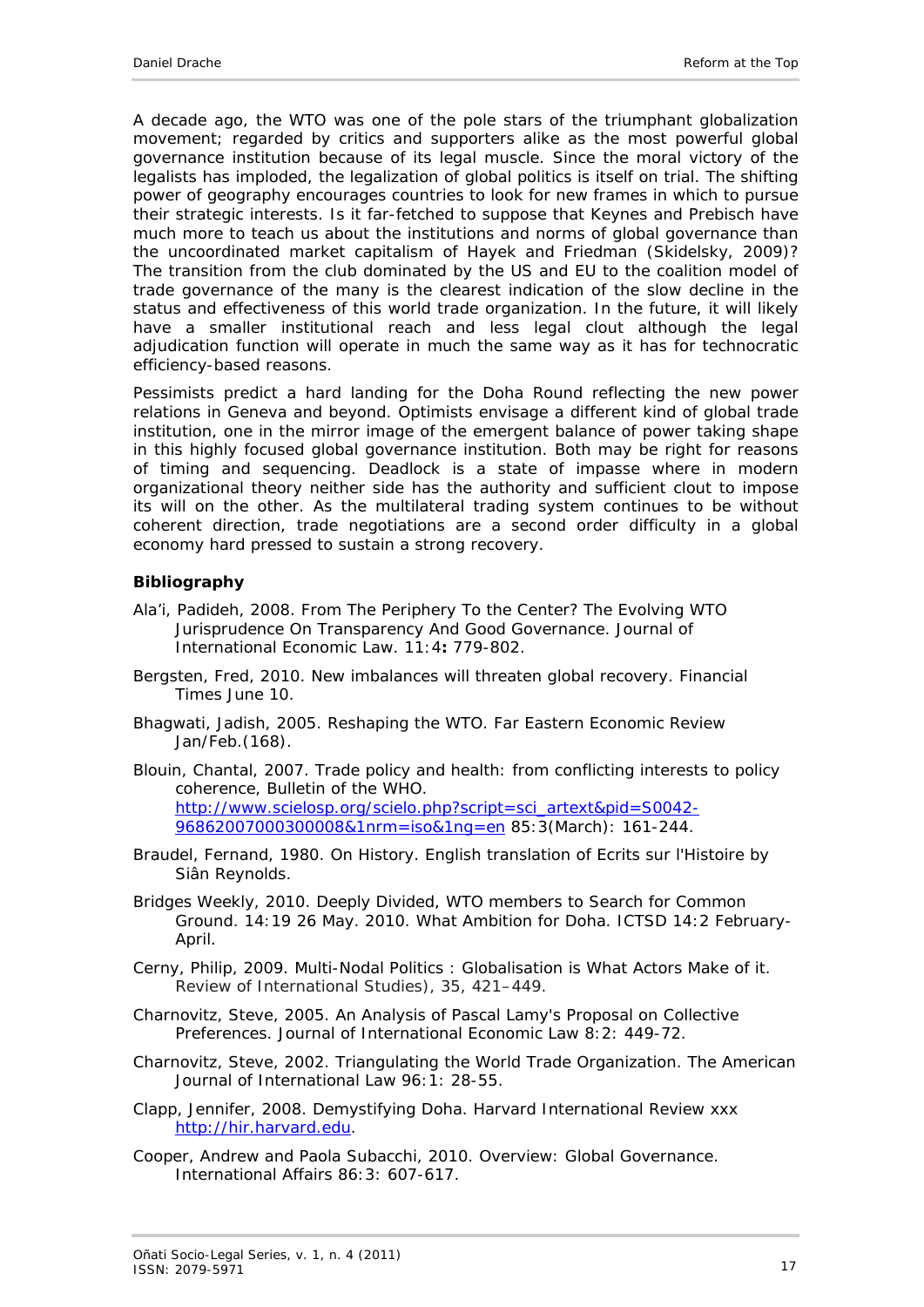- Cottier, Thomas, 2006. From Professive Liberalization to Progressive Regulation in WTO Law. *Journal of International Economic Law* 9:4: 779-821.
- 2009. A Two Tier Approach to WTO Decision Making. *NCCR Trade Regulation* Working Paper 2009/06.
- Deere-Birkbeck, Carolyn and Catherine Monagle, 2009. Strengthening Multilateralism: A Mapping Of Proposals On Wto Reform And Global Trade Governance. *International Centre for Trade and Sustainable Development* November.
- Dieter, Heribert, 2009. The Multilateral Trading System and Preferential Trade Agreements: Can the Negative Effects Be Minimized?, *Global Governance* 15: 393-408.
- Drache, Daniel, 2003. The Short But Amazing Life of the ITO Free Trade and Full Employment: Friends or Foes Forever? York University, www.yorku.ca/drache.
- 2010. New State Practices at a Time of System Disturbance and the Nasty Business of Protectionism -- The Expectation for Global Demand Management. *UN World Economic and Social Survey 2010* April.
- Drache, Daniel and Marc Froese, 2008. Omens and Threats in the Doha Round: The Decline of Multilateralism?, Institute on Globalization and the Human Condition [http://globalization.mcmaster.ca](http://globalization.mcmaster.ca/) working paper 08/1.
- Drache, Daniel, The First Seven Years of the WTO and Canada's Role at Centre Stage: A Report Card on Trade and the Social Deficit, with Nirmala Singh, Robarts Centre for Canadian Studies, 2001, 81 pp. refereed, [http://www.robarts.yorku.ca](http://www.robarts.yorku.ca/).
- Evenett, Simon, 2007. Reciprocity and the Doha Round Impasse Lessons for the Near-Term and After. Centre for Economic Policy Research 11(September): 1- 14.
- Goldstein, Judith, Miles Kahler, et al., 2000. Legalization and World Politics. *International Organization* Summer(54:3).
- Hass, Richard, 2010. The case for messy multilateralism. *Financial Times* January 6.
- Heidrich, Pablo and Ann Weston, 2010. Crisis Contagion and Trade Linkages: Evidence from CIDA-20 Countries. *Canadian Development Report 2010,* North South Institute: 35-52.
- Helfer, Lawrence, 2004. Regime Shifting: The TRIPS Agreement and New Dynamics of International Property Lawmaking. *Yale Journal of International Law* 29:1.
- Higgott, Richard and Andrew Roadnight, 2008. The Future of the Global Trading System. manuscript.

Hollingsworth, J. Rogers, and, Robert Boyer, 1997. *Contemporary capitalism.The*

*embeddedness of institutions.*: Cambridge: Cambridge University

Press.

Howse, Robert and Esserman Susan, 2003. WTO on Trial. *Foreign Affairs* 82:1(Jan-Feb): 130-140.

- Howse, Robert, 2002. From Politics to Technocracy --And Back Again: The Fate of the Multilateral Trading Regime. *The American Journal of International Law* 96:94: 94-117.
- Ismail, Faisel, 2009. *Reforming the World Trade Organization Developing Countries in the Doha Round*, CUTS International Friedrich Ehert-Siftung. IELP, 2010, Pessimistic and Optimistic Views of Free Trade, Jan 1,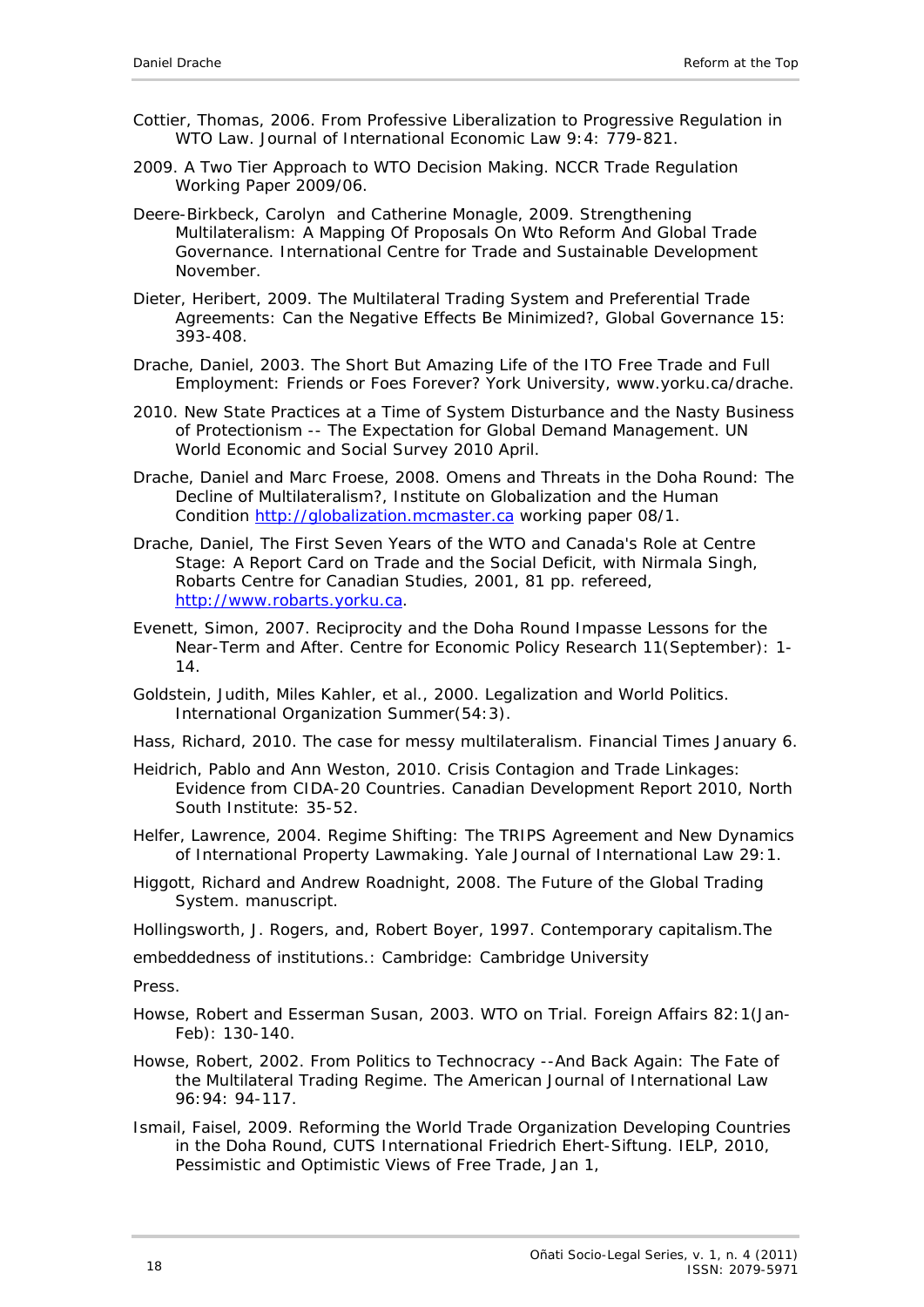[http://worldtradelaw.typepad.com/ielpblog/2010/01/views-of-the-state-of](http://worldtradelaw.typepad.com/ielpblog/2010/01/views-of-the-state-of-free-trade.html)[free-trade.html.](http://worldtradelaw.typepad.com/ielpblog/2010/01/views-of-the-state-of-free-trade.html)

- IELP (International Economic Law and Policy blog), 2009, Rethinking WTO subsidy rules: Should the SCM have an escape clause? [http://worldtradelaw.typepad.com/ielpblog/2008/12/rethinking-wto-subsidy](http://worldtradelaw.typepad.com/ielpblog/2008/12/rethinking-wto-subsidy-rules-shouldthe-scm-have-an-escape-clause.html)[rules-shouldthe-scm-have-an-escape-clause.html](http://worldtradelaw.typepad.com/ielpblog/2008/12/rethinking-wto-subsidy-rules-shouldthe-scm-have-an-escape-clause.html)
- IMF, 2009. *Sustaining a Global Recovery, Finance and Development, www.imf.org*.
- Khor, Martin, 2009. Analysis of the Doha Negotiations and the Functioning of the WTO. South Centre(November).
- Kwa, Aillen, 2007. Rethinking the Trading System. Friedrich Ebert Stiftund, Dialogue on Globalization June occasional papers June.
- Lopez-Calva, Luis and Nora Lustig, 2010. Declining Latin American inequality: Market forces or state action?. *Vox*  <http://www.voxeu.org/index.php?q=node/5148> accessed 6/9/2010.
- Masters and Eaglesham, *Financial Times*, 18-06-2010.
- Matoo, Aaditya and Arvind Subramanian, 2008. Multilateralism Beyond Doha. Peterson Institute Working papers WP 08-8 October [http://www.petersoninstitute.org.](http://www.petersoninstitute.org/)
- Naim, Moises, 2009. Think Small to Tackle the World's Problems. *Financial Times* June 18.
- Narlikar, Amrita, 2010. New Powers in the Club: the challenges of global trade governance. *International Affairs* 86:3: 717-728.
- Narlikar, Amrita and Diana Tussie, 2004. The G20 at the Cancun Ministerial:Developing Countries and Their Evolving Coalitions in the WTO. *World Economy* 27:7(July): 947-966.
- Pauwelyn, Joost, 2005. The Sutherland Report: A missed opportunity for genuine debate on trade, gtlobalization and reforming the WTO. *Journal of International Economic Law* 8:2: 329-346.
- 2008. New Trade Politics For The 21st Century. *Journal of International Economic Law* 11:3(July): 559-573.
- Petersmann, Ernst-Ulrich, 2006. State Sovereignty, Popular Sovereignty and Individual Sovereignty: from Constitutional Nationalism to Mutileveral Constitutionalism in International Economic Law. <http://www.iue.it/PUB/LAWWPs/lawe/2006-45.pdf>.
- Piciotto, Sol, 2011. *Regulating Global Corporate Capitalism*. Cambridge: Cambridge UP, forthcoming.
- ‒ 2007. The WTO as a Node of Global Governance: Economic Regulation and Human Rights Discourse. University of Warwic[k http://www2.warwick.ac.uk](http://www2.warwick.ac.uk/).
- Polaski, Sandra, Ed., 2006. *Winners and Losers The Impact of the Doha Round on Developing Countries*. Carnegie Endowment for International Peace. Washington DC, available at <http://www.carnegieendowment.org/files/winners.losers.final2.pdf>.
- Rodrik, Dani, 2002. After Neoliberalism, What?" Harvard University, August.
- ‒ 2007. How to Save Globalization from its Cheerleaders. Harvard University September.
- Sauvé, Pierre, 2007. Opening Statement to the Warwick Commission. February 23- 24, 2007.